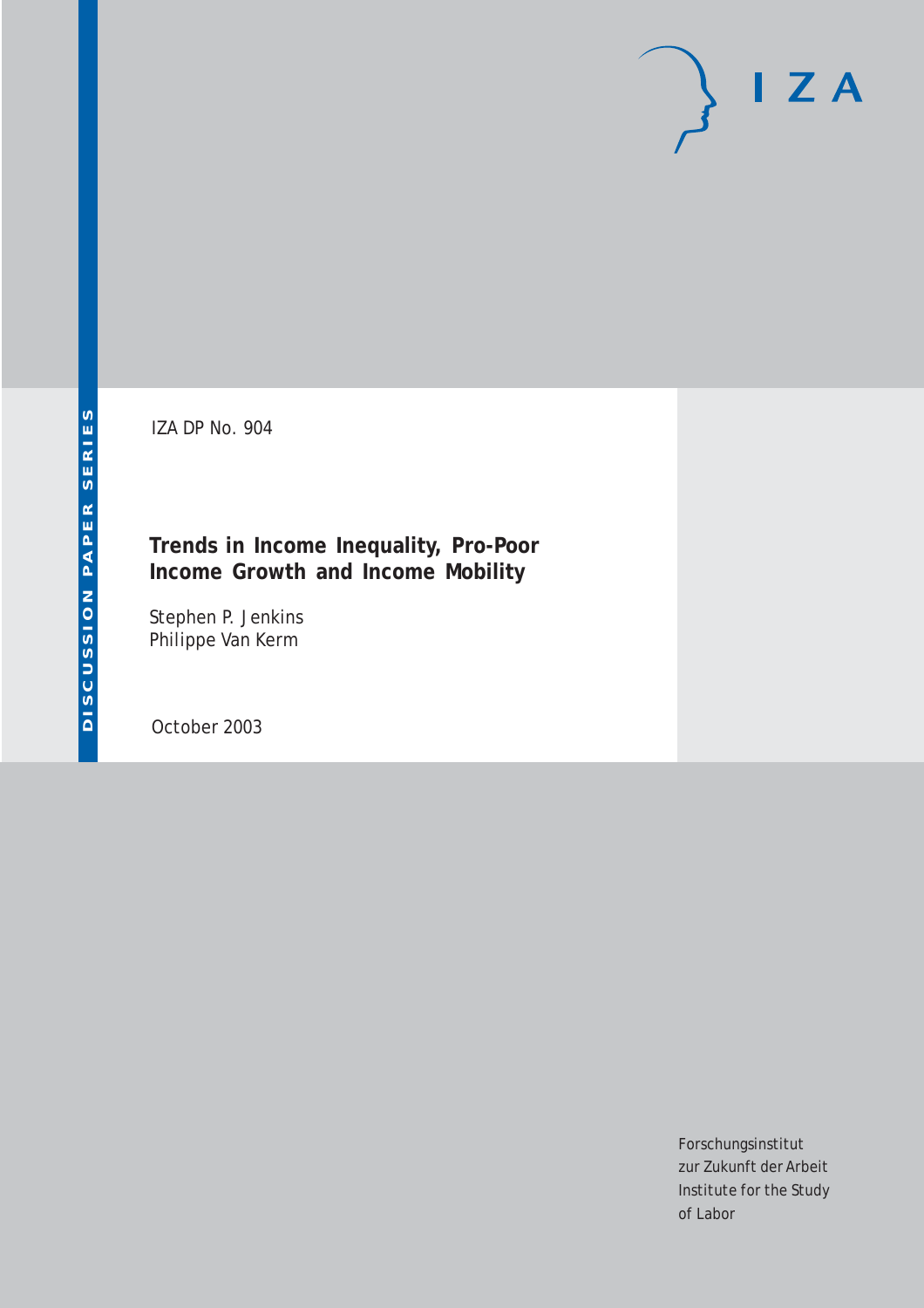# **Trends in Income Inequality, Pro-Poor Income Growth and Income Mobility**

#### **Stephen P. Jenkins**

*ISER, University of Essex, DIW Berlin and IZA Bonn*

#### **Philippe Van Kerm**

*CEPS/INSTEAD* 

Discussion Paper No. 904 October 2003

IZA

P.O. Box 7240 D-53072 Bonn Germany

Tel.: +49-228-3894-0 Fax: +49-228-3894-210 Email: [iza@iza.org](mailto:iza@iza.org)

This Discussion Paper is issued within the framework of IZA's research area *Mobility and Flexibility of Labor.* Any opinions expressed here are those of the author(s) and not those of the institute. Research disseminated by IZA may include views on policy, but the institute itself takes no institutional policy positions.

The Institute for the Study of Labor (IZA) in Bonn is a local and virtual international research center and a place of communication between science, politics and business. IZA is an independent, nonprofit limited liability company (Gesellschaft mit beschränkter Haftung) supported by Deutsche Post World Net. The center is associated with the University of Bonn and offers a stimulating research environment through its research networks, research support, and visitors and doctoral programs. IZA engages in (i) original and internationally competitive research in all fields of labor economics, (ii) development of policy concepts, and (iii) dissemination of research results and concepts to the interested public. The current research program deals with (1) mobility and flexibility of labor, (2) internationalization of labor markets, (3) welfare state and labor market, (4) labor markets in transition countries, (5) the future of labor, (6) evaluation of labor market policies and projects and (7) general labor economics.

IZA Discussion Papers often represent preliminary work and are circulated to encourage discussion. Citation of such a paper should account for its provisional character. A revised version may be available on the IZA website ([www.iza.org](http://www.iza.org/)) or directly from the author.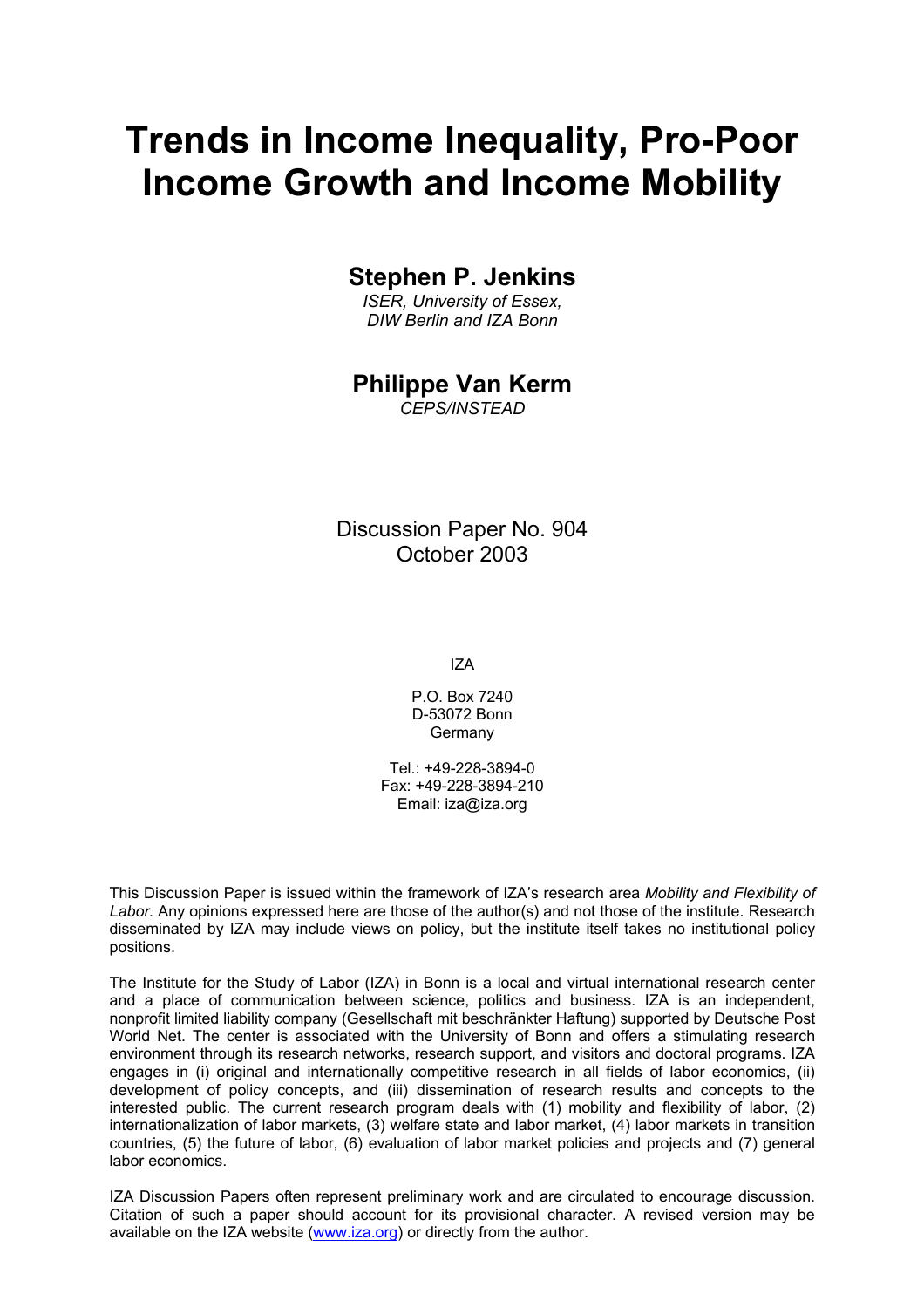IZA Discussion Paper No. 904 October 2003

### **ABSTRACT**

### **Trends in Income Inequality, Pro-Poor Income Growth and Income Mobility**[∗](#page-2-0)

We provide an analytical framework within which changes in income inequality over time are related to the pattern of income growth across the income range, and the reshuffling of individuals in the income pecking order. We use it to explain how it was possible both for "the poor" to have fared badly relatively to "the rich" in the USA during the 1980s (when income inequality grew substantially), and also for income growth to have been pro-poor. Income growth was also pro-poor in Western Germany, more so than in the USA, and inequality did not rise as much.

JEL Classification: D31, I32

Keywords: inequality, income growth, income mobility, pro-poor growth, reranking

Corresponding author:

 $\overline{a}$ 

Stephen Jenkins Institute for Social and Economic Research University of Essex Colchester, Essex CO4 3SQ United Kingdom Email: [stephenj@essex.ac.uk](mailto:stephenj@essex.ac.uk)

<span id="page-2-0"></span><sup>∗</sup> This research was supported by core funding for ISER from the Economic and Social Research Council and the University of Essex, and by the European Commission under the Transnational Access to major Research Infrastructures programme (Contract No. HPRI-CT-2001-00128) hosted by IRISS-C/I at CEPS/INSTEAD. Comments by Martin Biewen, Peter Lambert, John Micklewright, Lucinda Platt, and participants at the Bocconi University Centennial 'Income Distribution and Welfare' Conference 2002, ESPE-2002, and the 2003 WIDER Conference on Inequality, Poverty, and Human Well-Being, are gratefully acknowledged.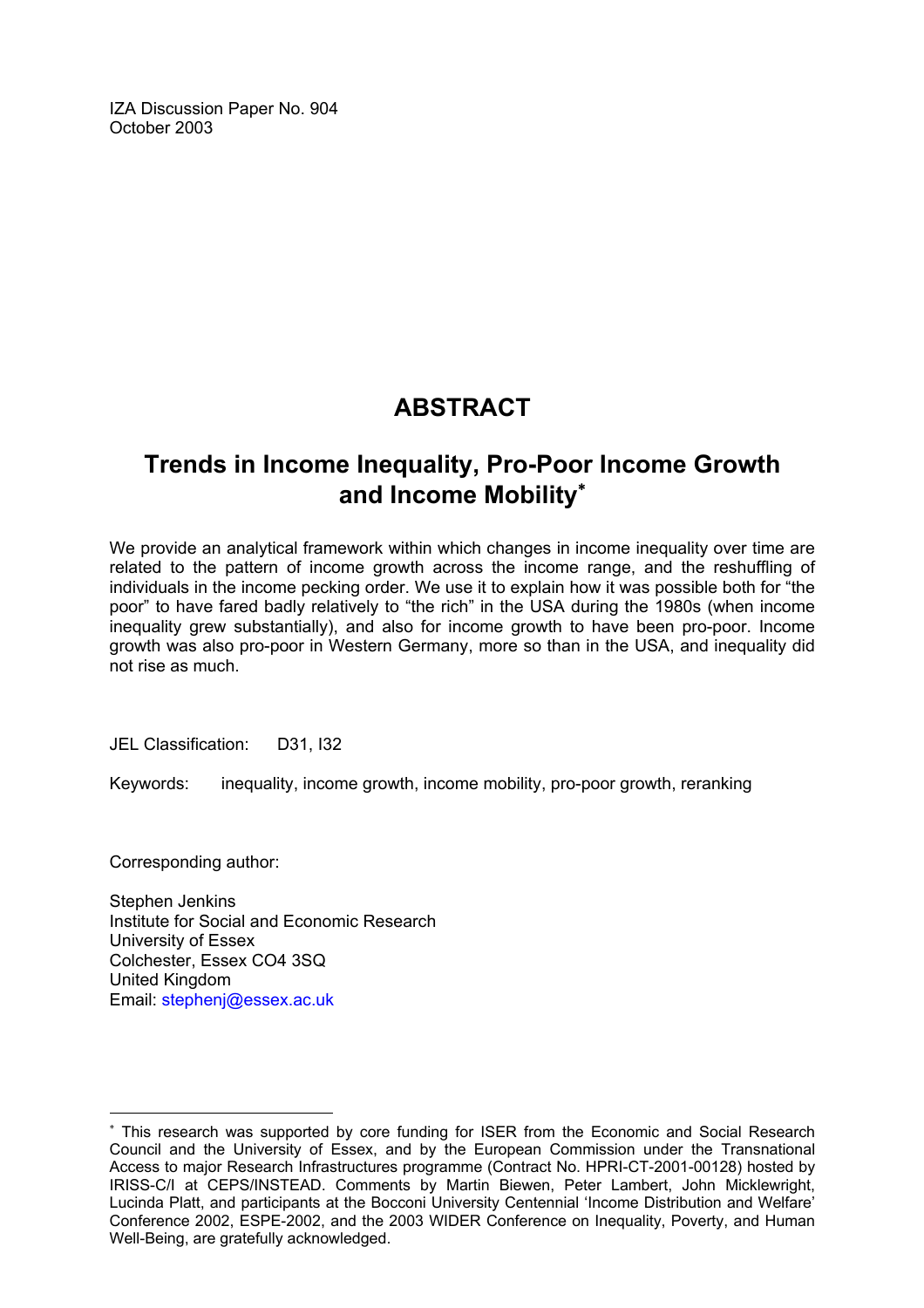#### 1 Introduction

Not only is the inequality of family income higher in the USA than most other western developed nations [\(Atkinson et al. 1995\)](#page-17-0), but also US inequality grew comparatively faster during the 1980s (see for example [Gottschalk & Smeeding](#page-18-0) [1997\)](#page-18-0). Descriptions of the US experience typically emphasize that income growth was greater for the rich than for the poor. For example, [Danziger](#page-18-1) [& Gottschalk](#page-18-1) [\(1995,](#page-18-1) Figure 3.3) have shown that the income of a family at the eightieth percentile rose sharply during the 1980s, whereas the income of a family at the twentieth percentile hardly changed at all over the same period, or fell slightly. (See also [Gottschalk & Smeeding](#page-18-0) [\(1997,](#page-18-0) Table 3) or [Karoly](#page-19-0) [\(1993\)](#page-19-0).) At the same time, there has also been a growing literature about the longitudinal mobility of incomes in the USA, and several recent studies have found that mobility is lower than in Germany: see, for example, [Burkhauser & Poupore](#page-18-2) [\(1997\)](#page-18-2) and [Maasoumi & Trede](#page-19-1) [\(2001\)](#page-19-1). The three facets of the income distribution – inequality trends, differential income growth, and income mobility – have rarely been studied jointly, however. We do so in this paper. We provide a framework in which changes in income inequality over time are related to the pattern of income growth across the income range and the reshuffling of individuals in the income pecking order, and use it to analyze the US experience and to compare it with Germany's.

We show that when income inequality is measured using any member of the generalized Gini class of indices, the change in inequality between two points in time can be additively decomposed into two components, one summarizing mobility in the form of reranking, and one sumarising progressivity in income growth (i.e. whether income growth is pro-poor rather than pro-rich). This decomposition framework is used to reassess US income inequality trends during the 1980s, and to explain a potential paradox. That is, it is possible both for 'the poor' to have fared badly relatively to 'the rich' – the conventional picture of the USA during the 1980s derived from analysis of surveys like the Current Population Survey – and also for income growth to have been propoor. Income growth was pro-poor in Western Germany as well, and to a greater extent than in the USA. This, combined with less reranking than in the USA, underlay the relatively small rise in income inequality in Western Germany during the 1980s and 1990s.

Our inequality change decomposition is similar in spirit to the decompositions of poverty trends that are popular in development economics. For example, [Datt & Ravallion](#page-18-3) [\(1992\)](#page-18-3) have shown how a change in poverty over time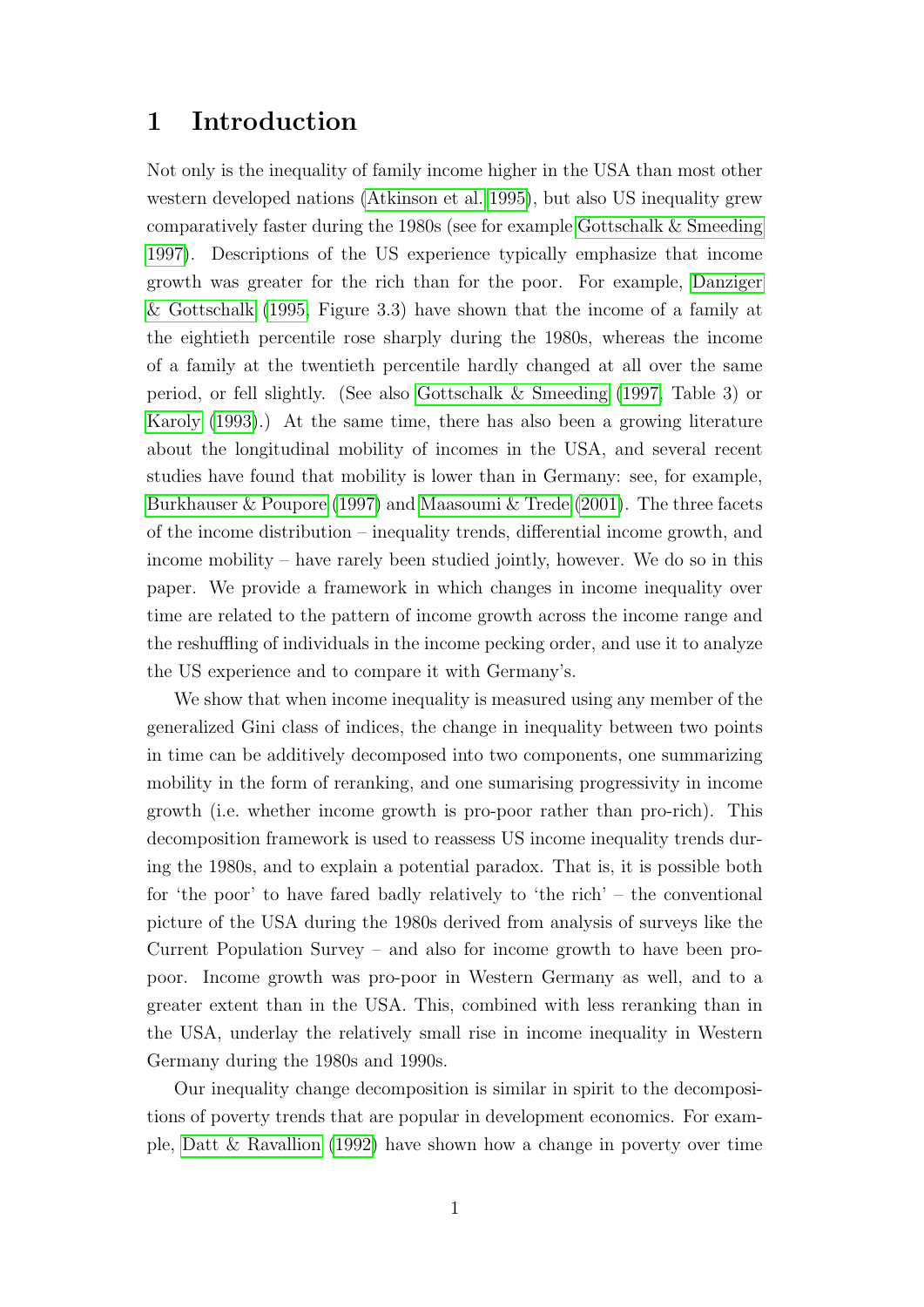may be decomposed into growth and distribution components. See also [Kak](#page-19-2)[wani](#page-19-2) [\(1993,](#page-19-2) [2000\)](#page-19-3) and [Tsui](#page-20-0) [\(1996\)](#page-20-0). More recently, [Ravallion & Chen](#page-19-4) [\(2003\)](#page-19-4) have developed a measure of pro-poor income growth that is directly related to changes in the Watts poverty index. [Xu & Osberg](#page-20-1) [\(2002\)](#page-20-1) showed that the proportionate change in the Sen-Shorrocks-Thon poverty index is related to proportionate changes in the proportion poor, growth in mean income among the poor, and changes in inequality of poverty gaps.<sup>1</sup>

A key element of our framework is that we track income changes for individuals, rather than income changes for income groups such as 'the poor' or in a reference income such as the bottom quintile or the mean income among the poor. (It is the latter changes that have been tracked in most of the literature on poverty and inequality trends.) The composition of the group who are poor changes over time because some individuals fall into poverty and some escape it. Average income growth between 1980 and 1990, say, among those who were poor in 1980 need not equal average income growth over the decade for those who were poor in 1990. Similarly, the individuals with a 1980 income equal to the poorest quintile in 1980 would have experienced a diversity of income growth rates, and few of these individuals would be likely to have a 1990 income equal to the poorest 1990 quintile. Put another way, analysis of income distribution trends using cross-sectional data sets ignores the reshuffling of individuals in the income distribution over time, whereas this mobility is an integral part of our approach.<sup>2</sup>

Our decomposition approach requires information about the joint distribution of income at two points in time. The emphasis on the joint distribution is also shared by the literature on the social welfare evaluation of multi-period income streams, in which the leading studies include [Atkinson & Bourguignon](#page-17-1) [\(1982\)](#page-17-1), [Gottschalk & Spolaore](#page-18-4) [\(2002\)](#page-18-4), and [Bourguignon & Chakravarty](#page-17-2) [\(2003\)](#page-17-2). In our approach, the social welfare evaluation refers to the marginal distribution of income, and we provide an accounting framework for analysis of changes in cross-sectional evaluations – as the poverty change decomposition literature also does.

This paper uses methods developed in the tax progressivity measurement literature. So too have Bénabou & Ok [\(2001\)](#page-17-3), who argued that '(desirable) mobility is progressivity, in the mapping between initial incomes and future

<sup>&</sup>lt;sup>1</sup>This type of decomposition, as well as ours, should not be confused with the decomposition of poverty and inequality indices by population subgroup or by factor component. About these, see inter alia [Shorrocks](#page-20-2) [\(1982,](#page-20-2) [1984\)](#page-20-3) or, for applications, [Jenkins](#page-19-5) [\(1995\)](#page-19-5).

<sup>&</sup>lt;sup>2</sup>In the concluding section we indicate how our approach may be incorporated into poverty change decompositions.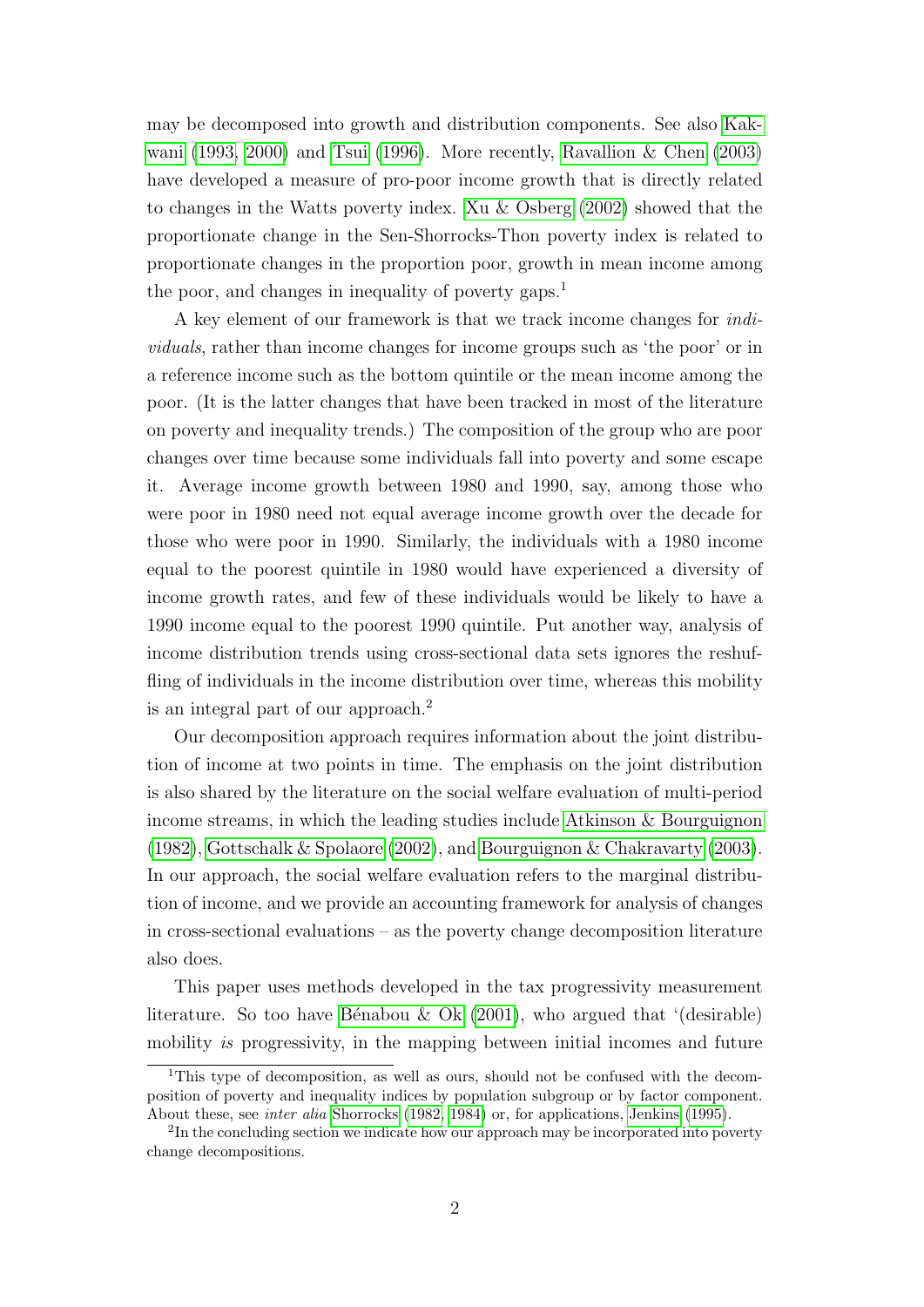opportunities' (2001, p. 1, emphasis in original), but our approach differs from theirs. Their focus was on the measurement of mobility between an initial income distribution and a conditional expected distribution. By contrast, we provide a decomposition of the change in the inequality of actual realized incomes into progressivity and mobility components. Mobility is associated with changes in ranking along the income scale, as it has also has been in many previous studies: see, inter alia, [King](#page-19-6) [\(1983\)](#page-19-6) or [Yitzhaki & Wodon](#page-20-4) [\(2002\)](#page-20-4). Note too the common practice of summarizing mobility using quantile transition matrices.<sup>3</sup>

The decomposition of inequality change is derived in Section 2. Section 3 contains a substantive application of the methods, using them to analyze the experience of the USA during the 1980s, and to compare this with that of Western Germany. Section 4 provides a summary and conclusions.

#### 2 The decomposition of inequality change

In this section, we show that the change in income inequality over time can be additively decomposed into terms representing the progressivity of income growth and the extent of reranking. We measure inequality using members of the generalized Gini (or single parameter Gini, S-Gini for short) class of indices [\(Donaldson & Weymark 1980,](#page-18-5) [Donaldson & Weymark 1983,](#page-18-6) [Yitzhaki 1983\)](#page-20-5). The conventional Gini coefficient, perhaps the most commonly-used inequality index, is a member of this class, and other members incorporate different ethical judgements. The S-Gini coefficient for a given year can be written

$$
G(v) = 1 - \int \left[ v(1-p)^{v-1} \right] \frac{x}{\mu} f(x) dx, \ v > 1,
$$
 (1)

where  $f(x)$  is the probability density function for income x,  $p = F(x)$  is the corresponding cumulative distribution function, and  $\mu$  is mean income [\(Donaldson & Weymark 1983\)](#page-18-6).

The social evaluation underlying the S-Gini is a weighted average of each individual's relative income (income relative to the mean,  $x/\mu$ ), where the social weight,  $w(p; v) = v(1-p)^{v-1} > 0$ , is a decreasing function of the individual's rank in the income pecking order  $(0 < p \le 1)$ . The v is an inequality aversion parameter. The Gini coefficient is  $G(2)$ . Values of  $v > 2$ yield indices that give greater social weight to poorer individuals than the Gini

<sup>&</sup>lt;sup>3</sup>For a survey of the many alternative approaches to measuring income mobility, see [Fields & Ok](#page-18-7) [\(1999\)](#page-18-7).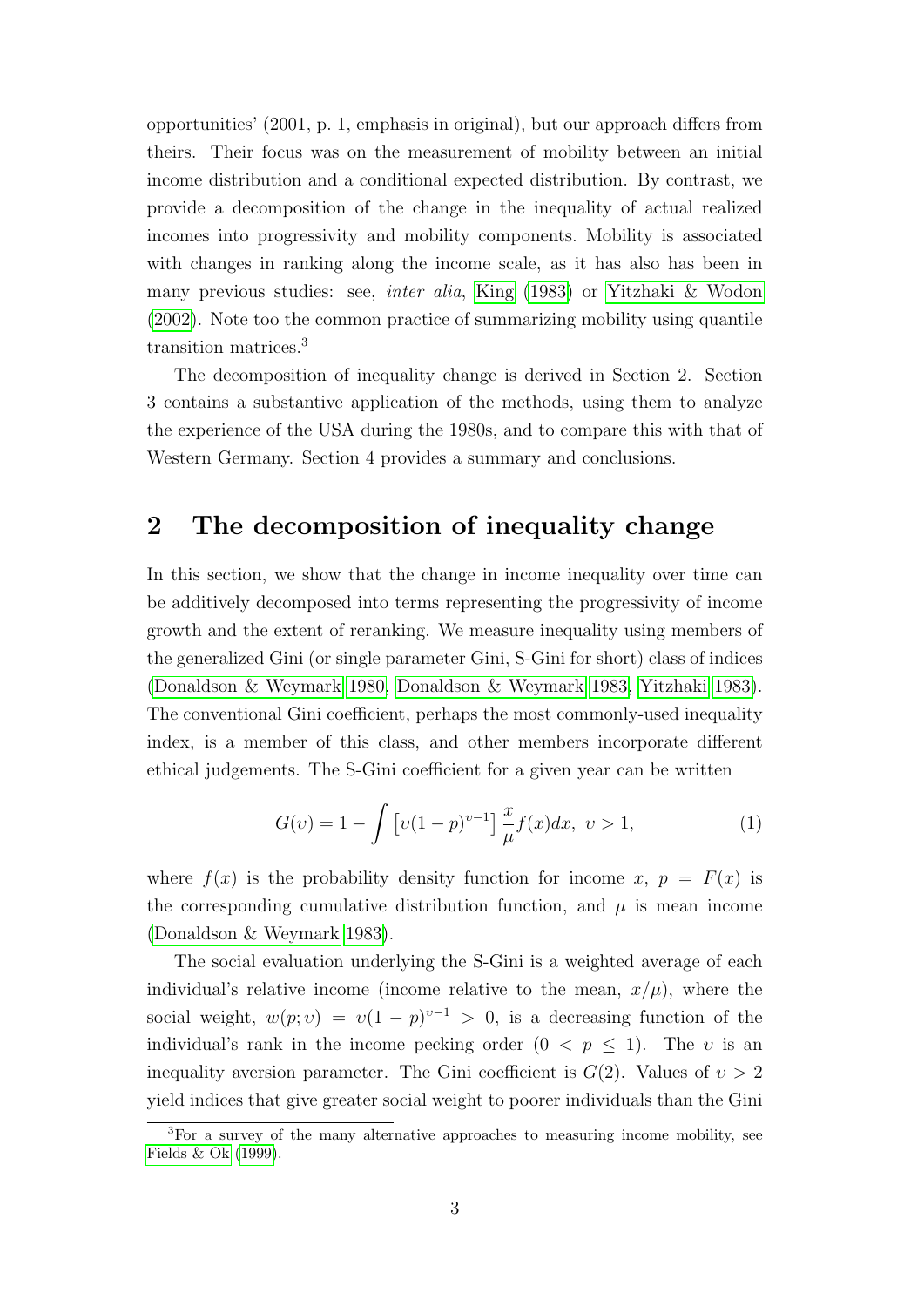does, and values of  $v < 2$  yield indices giving relatively lower social weight to them. Inequality according to the S-Gini is the difference between the social evaluation for the case when all incomes are equal and the social evaluation of actual relative incomes.<sup>4</sup>  $G(v)$  ranges between zero (income equality) and one (maximal inequality).

Consider now the change in the S-Gini between some base year (0) and final year (1) for a fixed population of individuals. Letting  $f(x_0, x_1)$  denote the joint probability density function of incomes in years 0 and 1, the change in  $G(v)$  can be written

<span id="page-6-0"></span>
$$
\Delta G(v) \equiv G_1(v) - G_0(v) \n= - \int \int \left[ \left( w (p_1; v) \frac{x_1}{\mu_1} \right) - \left( w (p_0; v) \frac{x_0}{\mu_0} \right) \right] f(x_0, x_1) dx_0 dx_1 (2)
$$

where subscripts 0 and 1 identify the relevant year, and  $p_0$  and  $p_1$  are given by the marginal cumulative distribution functions. This expression makes it clear that there are two factors underlying a change in inequality: changes in individuals' relative incomes, and changes in their social weights (which depend on their ranks in the income distribution). These two types of changes may not be independent since a large increase in relative income will often be associated with an increase in rank and hence a reduction in social weight. Income changes and rank changes are not perfectly correlated, however. For example, a mean-preserving spread of incomes reduces the incomes of those with relative incomes less than one, and increase the incomes of those with relative incomes greater than one, but ranks are preserved. They are also preserved if all incomes change uniformly, whether in proportionate or absolute terms. Moreover, an individual's relative income may remain constant but her social weight change, because the relative incomes of other individuals change.

Manipulation of [\(2\)](#page-6-0) leads to the decomposition underpinning the paper:

<span id="page-6-1"></span>
$$
\Delta G(v) = R(v) - P(v) \tag{3}
$$

<sup>&</sup>lt;sup>4</sup>When there is complete equality,  $x/\mu = 1$  for all x, and the social evaluation of incomes is  $\int w(p; v) f(x) dx = 1$ .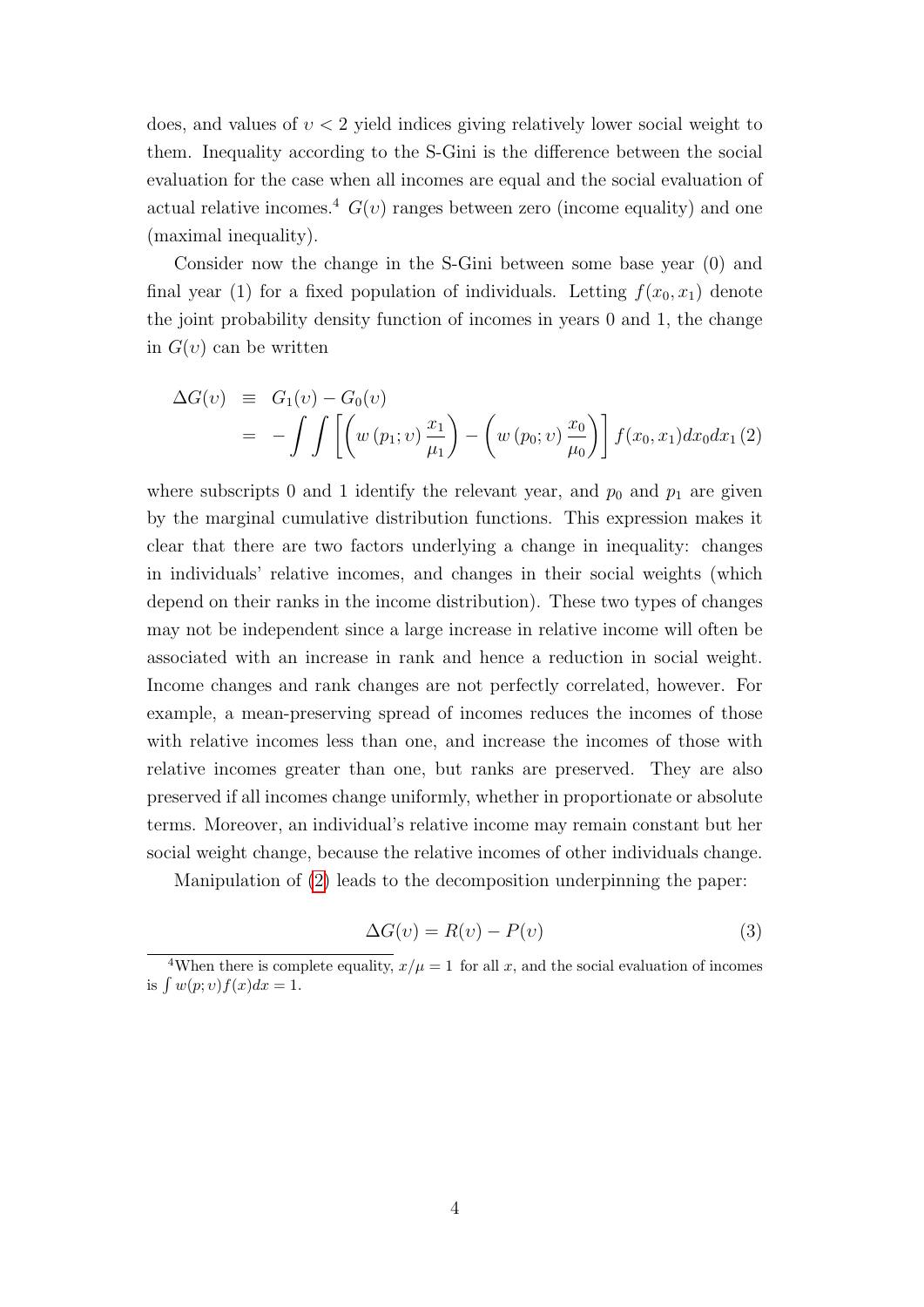where

$$
R(v) = G_1(v) - C_1^0(v)
$$
  
= 
$$
\int \int [w (p_0; v) - w (p_1; v)] \left(\frac{x_1}{\mu_1}\right) f(x_0, x_1) dx_0 dx_1,
$$
 (4)

$$
P(v) = G_0(v) - C_1^0(v)
$$
  
= 
$$
\int \int w (p_0; v) \left[ \frac{x_1}{\mu_1} - \frac{x_0}{\mu_0} \right] f(x_0, x_1) dx_0 dx,
$$
 (5)

and where  $C_1^0(v)$  is the generalized concentration coefficient for year 1 incomes calculated using year 0 rankings.<sup>5</sup>  $R(v)$  can be interpreted as an index of mobility in the form of reranking, and  $P(v)$  can be interpreted as a measure of the progressivity of income growth (as we explain shortly). Thus [\(3\)](#page-6-1) states that inequality is reduced by progressive income growth unless more than offset by concomitant income mobility.

 $P(v)$  is a social-weighted average of the changes in relative incomes between years 0 and 1, and summarizes the progressivity of income growth across the base year income distribution.<sup>6</sup> Clearly, when everyone experiences equiproportionate income growth, relative incomes remain constant, and  $P(v) = 0$ . To interpret the measure further, note that, if  $\mu_1 \neq \mu_0$ ,  $P(v)$  can be rewritten as

$$
P(v) = \frac{\pi}{1 + \pi} K(v)
$$
\n<sup>(6)</sup>

where  $\pi = (\mu_1 - \mu_0)/\mu_0$  is the proportionate change in the average income of the population as a whole, and  $K(v)$  is a generalized [Kakwani](#page-19-7) [\(1977\)](#page-19-7)-type index of progressivity summarizing the proportionality of individual income growth,

$$
K(v) = \int \int w(p_0; v) \left[ \frac{(x_1 - x_0)}{(\mu_1 - \mu_0)} - \frac{x_0}{\mu_0} \right] f(x_0, x_1) dx_0 dx_1.
$$
 (7)

Proportionality refers here to the proportionality of individual income changes between years 0 and 1 with respect to the reference point of year 0 incomes. Income growth for an individual is positive if  $x_1 > x_0$ , and negative if  $x_1 < x_0$ .

Consider first the case when aggregate income growth is positive,  $\pi > 0$ .

<sup>5</sup>The properties of generalized concentration and Gini indices are reviewed by [Lambert](#page-19-8) [\(2001\)](#page-19-8).

<sup>&</sup>lt;sup>6</sup>We are interested in directional change, *i.e.* how much aggregate inequality changes when going from some base year to some final year, with the base year social evaluation as the reference point. If, instead, one wanted to summarize and decompose changes using the final year social evaluation as the reference point, the decomposition can be straightforwardly rewritten.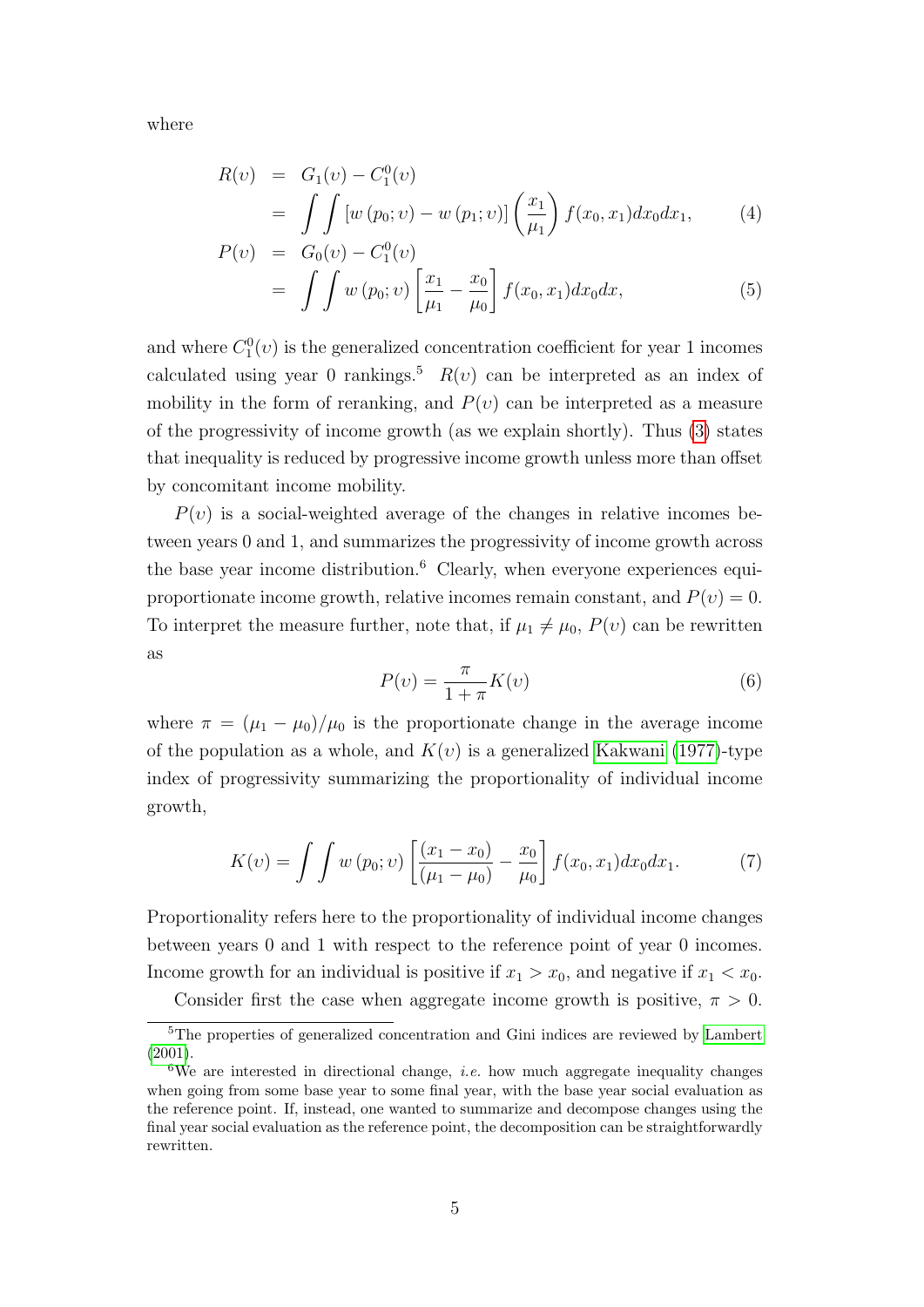Then  $P(v) > 0$  if income growth is concentrated more among poorer individuals than richer individuals, a factor leading to lower inequality over time, other things being equal. We label this the 'pro-poor growth' case. By contrast,  $P(v) < 0$  when income gains over time are more than proportionally concentrated among richer individuals than poorer ones, a factor tending to increase inequality over time, other things being equal. This is the case of regressive income growth. When aggregate income growth is negative,  $\pi < 0$ , then income growth is pro-poor if the income losses are concentrated more among richer individuals than among poorer ones  $(K(v) < 0)$ . If  $\pi = 0$  (and  $K(v)$  is not defined),  $P(v)$  is simply the weighted average of the proportionate change in each individual's income.  $P(v)$  is bounded by  $G_0(v) - 1$  (when the richest person in year 0 obtains all the income in year 1), and  $G_0(v) + 1$  (when the poorest person in year 0 obtains all the income in year 1).

Reranking index  $R(v)$  is a relative-income-weighted average of changes in social weights. Clearly, when there is no reranking,  $R(v) = 0$ . Otherwise,  $R(v) > 0$ , and has a maximum value equal to  $2G_1(v)$  when income ranks are totally reversed (i.e. when  $p_1 = 1 - p_0$ ), so that the poorest person in year 0 is the richest in year 1, the second poorest becomes the second richest, and so on. When  $v = 2$ , then  $w(p_0; v) - w(p_1; v) = 2(p_1 - p_0)$ , and  $R(2)/G_1(2)$  is the  $M_{10}$  asymmetric Gini mobility index', a mobility index in its own right, whose desirable properties are discussed at length by [Wodon](#page-20-6) [\(2001\)](#page-20-6) and [Yitzhaki &](#page-20-4) [Wodon](#page-20-4) [\(2002\)](#page-20-4). And this, in turn, has the same form as the [Atkinson](#page-17-4) [\(1980\)](#page-17-4)- [Plotnick](#page-19-9) [\(1981\)](#page-19-9) measure of horizontal inequity in the income tax.

The decomposition set out in [\(3\)](#page-6-1) can also be represented graphically. Consider two Lorenz curves, for incomes in year 0 and in year 1, and a concentration curve for year 1 incomes based on the ranking of individuals by year 0 income.<sup>7</sup> Figure 1 shows the curves for the USA, taking 1981 as year 0 and 1986 as year 1. (Income definitions are provided in the next section.) The well-known increase in inequality over this period is represented by the clear outward shift in the Lorenz curve. Twice the area between the Lorenz curves for 1981 and 1986 is the change in the Gini coefficient,  $\Delta G(2)$ ; with different values for  $v$ , the differences between the curves at each  $p$  are aggregated differently to yield  $\Delta G(v)$ .

The change between the Lorenz curves can be broken down into two parts.

<sup>&</sup>lt;sup>7</sup>The Lorenz curve for year  $0(1)$  is a graph of cumulative income share against cumulative population share, where individuals are ranked in ascending order of year 0 (1) income. The concentration curve for year 1 plots cumulative income share against cumulative population share, where individuals are ranked in ascending order of year 0 income. It lies nowhere below the Lorenz curve for year 1. See [Lambert](#page-19-8) [\(2001\)](#page-19-8).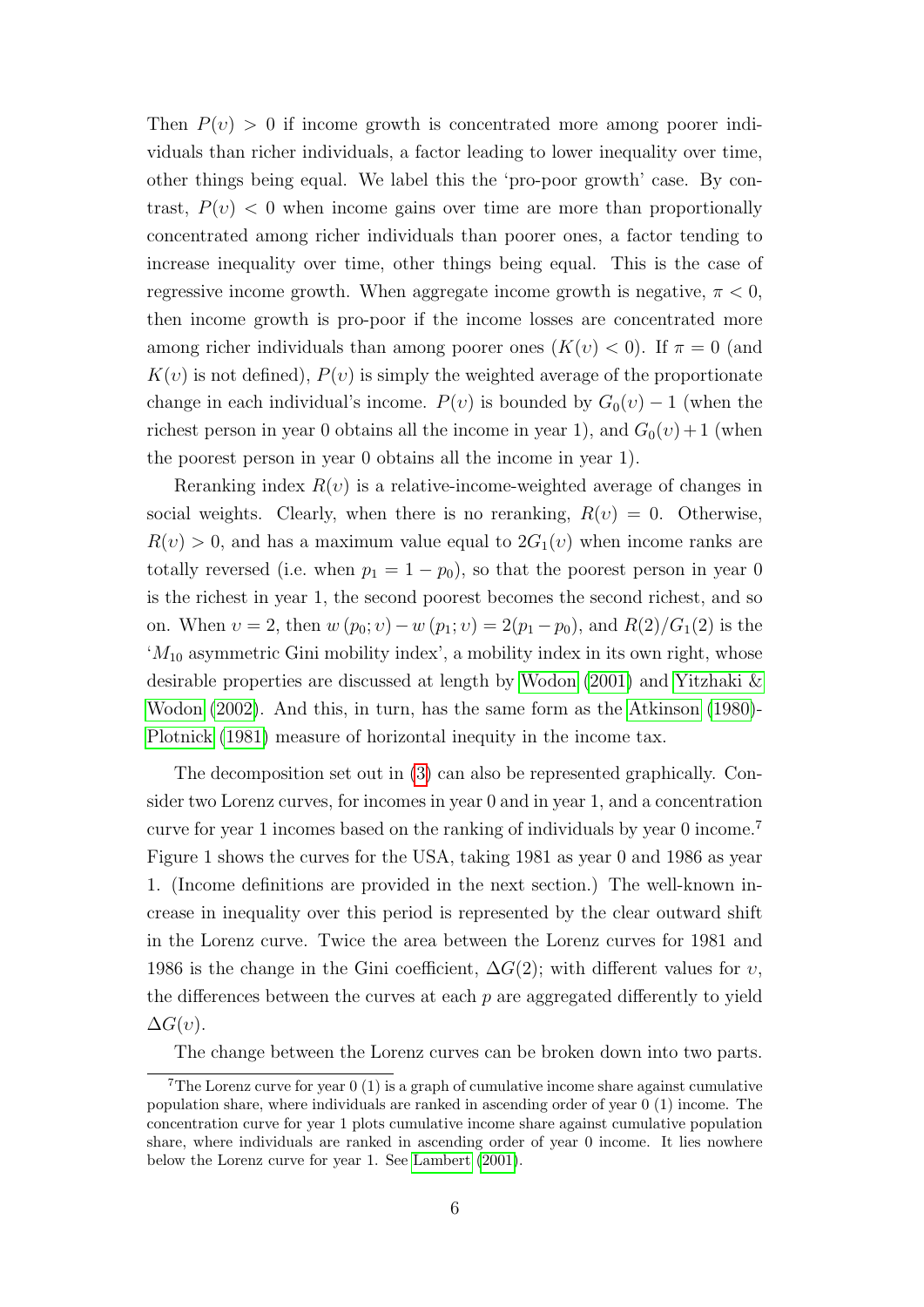

Figure 1: Decomposition of inequality change (USA, 1981-1986)

One is the difference between the Lorenz curve for 1981 incomes and the concentration curve for 1986 incomes constructed using 1981 income ranks. This summarizes the progressivity of income growth:  $-P(2)$  is twice the area between these two curves. The second component is the difference between the concentration curve and the Lorenz curve for 1986, which summarizes the extent of reranking:  $R(2)$  is twice the area between these two curves. In this illustration, individual income growth is clearly pro-poor, as the 1986 concentration curve lies everywhere above the Lorenz curve for 1981 incomes – but this inequality-reducing effect was more than offset by the effect of reranking. In general, the curves need not be configured in this way. The concentration curve may lie wholly below the base year Lorenz curve, in which case income growth is unambiguously regressive. Alternatively, it may have sections above and below the base year Lorenz curve, in which case it is not clear whether income growth is pro-poor or not. Conclusions based on summary indices may differ depending on the value of the inequality aversion parameter  $v$ <sup>8</sup>

<sup>&</sup>lt;sup>8</sup>If there were no mobility, the concentration curve would coincide with the year 1 Lorenz curve, and  $R(v) = 0$  and  $P(v) < 0$ . At the other extreme, were there a complete reversal of ranks, the concentration curve would lie to the left of the 45° line, symmetric to the year 1 Lorenz curve, with both  $R(v)$  and  $P(v)$  maximized. If year 1 ranks were independent of year 0 income rank, the concentration curve would coincide with the 45<sup>°</sup> line, with  $R(v) > 0$ and  $P(v) > 0$ .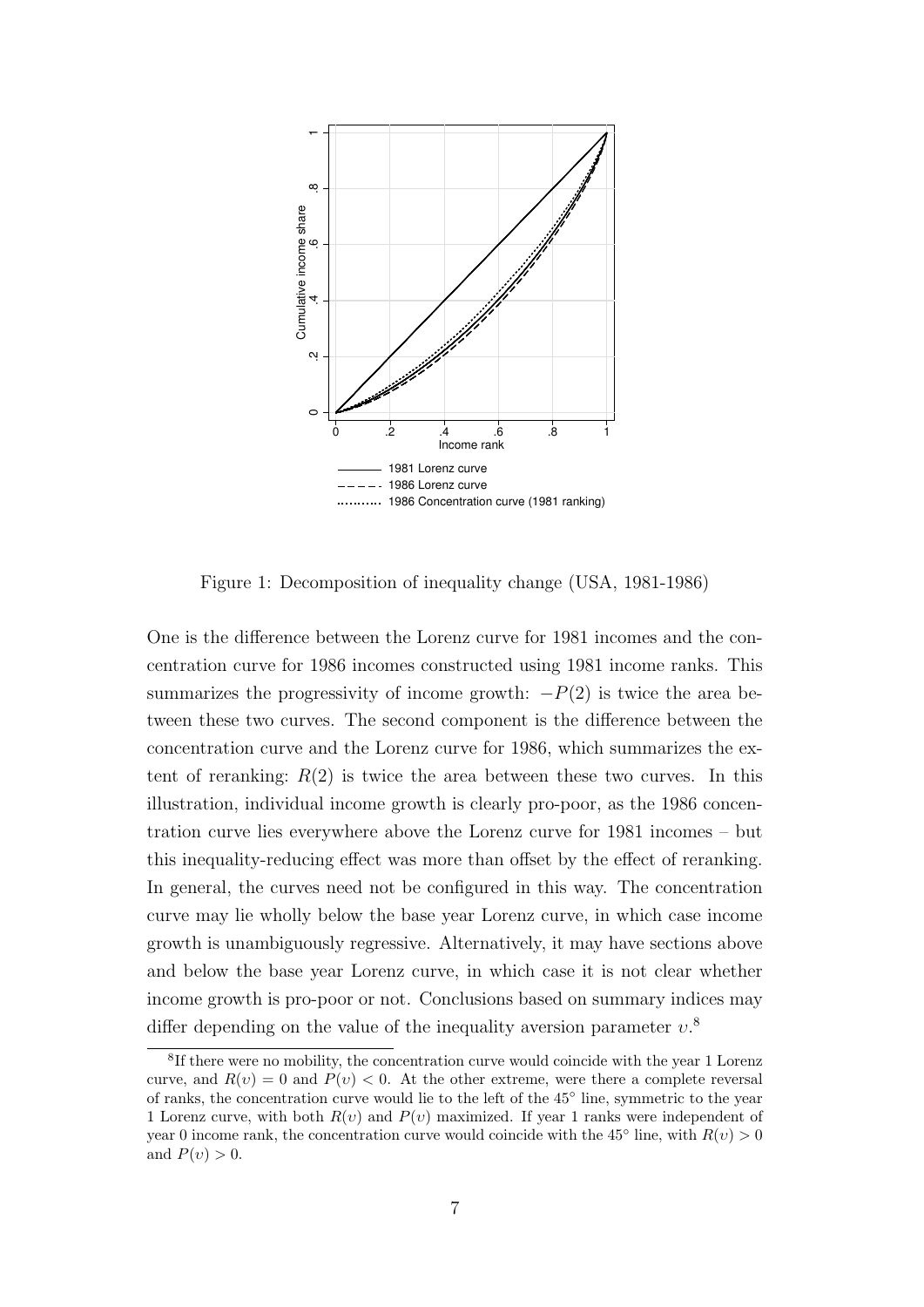## 3 Decompositions of inequality change: the USA and Western Germany

We now apply our decomposition framework to study the changes in income inequality in the USA and Western Germany during the 1980s and 1990s. Not only are there suitable and comparable long-run panel data available for both countries, but also the USA and Germany provide a marked contrast in inequality trends. Income inequality increased substantially in the USA during the 1980s, but by much less in Germany (see for example [Gottschalk &](#page-18-0) [Smeeding 1997\)](#page-18-0). Much less is known about the underlying patterns of income change, however. For example, was the large inequality rise in the USA largely due to regressive income growth? Or were there also notable changes in the income ranking? Does the small inequality rise in Western Germany reflect a pattern of significant reranking being offset by progressive income growth, or simply few income changes at all? If it is the first case, how does reranking in Western Germany compare with reranking in the USA, and so on?

We provide answers to these questions using income data from the US Panel Study on Income Dynamics (PSID) and the German Socio-Economic Panel (GSOEP), as released in a cross-nationally comparable format in the 'Cross-National Equivalent File 1980-2000' [\(Burkhauser et al. 2001\)](#page-17-5).<sup>9</sup> Our data for the USA refer to the period 1980–1993 (1980 is the first year of PSID data in the CNEF; 1993 is the latest year of final release income data from the PSID).<sup>10</sup> The German data begin in 1984, the first year of the GSOEP, and exclude observations from Eastern Germany, as this sample was added only at the beginning of the 1990s.

The measure of income for each individual is based on the post-tax posttransfer annual income of the household to which they belong, adjusted for differences in household size and composition using the 'modified OECD' equivalence scale.<sup>11</sup> Each person's annual income was then averaged over a three-year period in order to minimize the contamination of our estimates by transitory

<sup>9</sup>See the CNEF web-site for details: [http://www.human.cornell.edu/pam/gsoep/](http://www.human.cornell.edu/pam/gsoep/equivfil.cfm) [equivfil.cfm](http://www.human.cornell.edu/pam/gsoep/equivfil.cfm). The CNEF data were also used by [Burkhauser & Poupore](#page-18-2) [\(1997\)](#page-18-2) and [Maasoumi & Trede](#page-19-1) [\(2001\)](#page-19-1).

<sup>10</sup>The early release PSID data contain a not insubstantial number of households with suspiciously low values for household social security income, and others with suspiciously large amounts of government transfer income. Calculations using the early release data led to a clear but implausible break point in trends relative to earlier years.

<sup>&</sup>lt;sup>11</sup>This equivalence scale, widely used in Europe and recommended by, for example, [Atkin](#page-17-6)[son et al.](#page-17-6) [\(2002\)](#page-17-6), is defined for each household as equal to  $1 + 0.5^*$  (#adults – 1) +  $0.3^*$  (#children).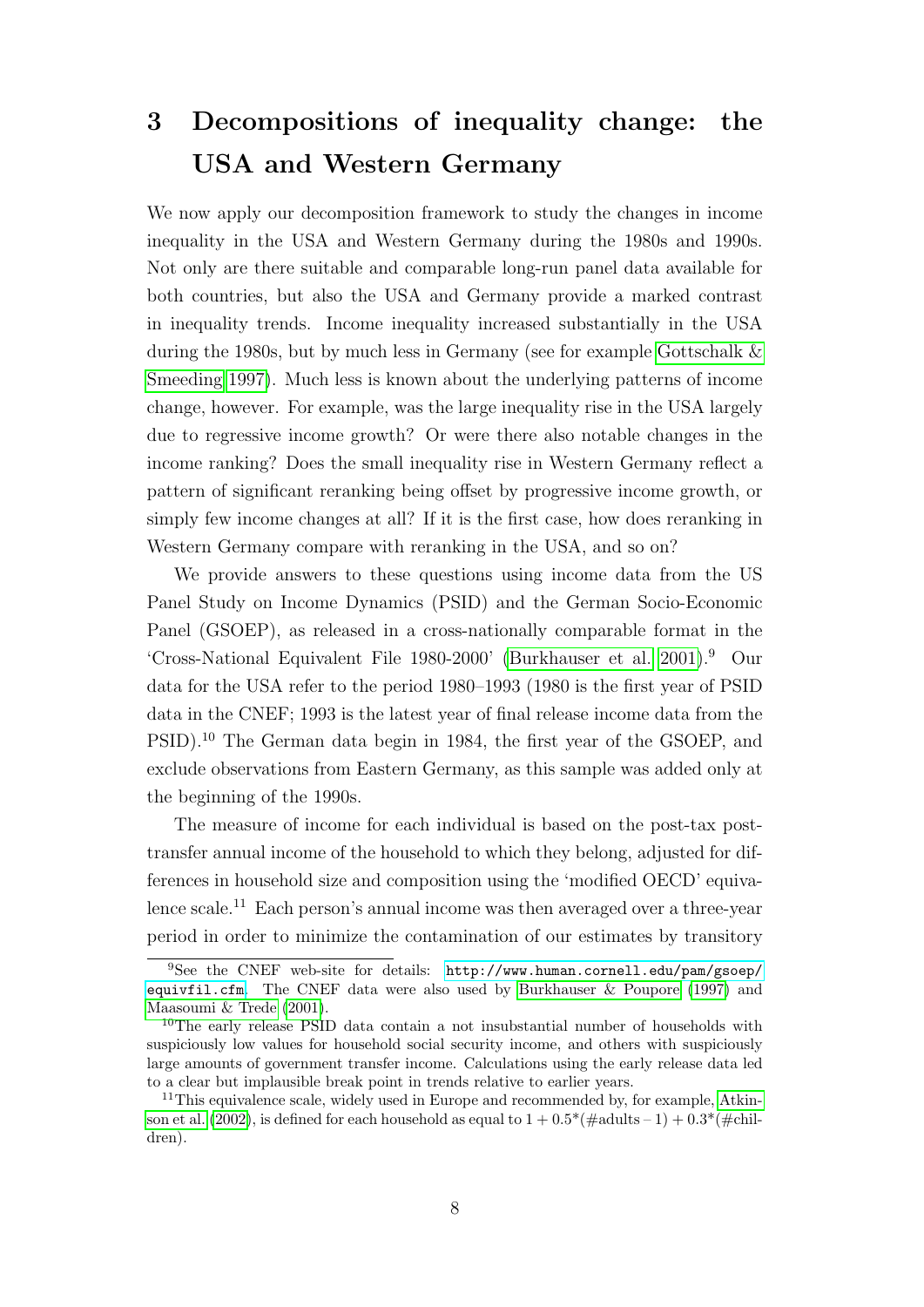income variation and measurement error: an individual's 'income' for year t is equal to the arithmetic average of annual income for years  $t-1$ , t, and  $t+1$ . (The same procedure was adopted by [Gottschalk & Danziger](#page-18-8) [\(2001\)](#page-18-8).)

The decompositions of inequality change refer to changes over successive five year periods. For the USA, there are eight decompositions, referring to 1981–1986, 1982–1987, ..., 1988–1993. For Germany, there are ten decompositions, referring to  $1985-1990, \ldots, 1994-1999$ <sup>12</sup> All calculations used sample weights and, to eliminate the influence of outliers, the data were trimmed. We dropped observations with zero and negative incomes from all samples. Sample-specific outliers were also excluded in each decomposition.<sup>13</sup> Standard errors for all statistics were obtained using bootstrap resampling methods that adjusted for the correlation of income within households and between panel interviews (see [Shao & Tu 1995,](#page-20-7) [Horowitz 2001,](#page-19-10) [Biewen 2002\)](#page-17-7). The analysis was repeated using values for the inequality-aversion parameter  $v$  spanning the interval [1.5, 4] but, as the general conclusions were the same for each case, we report results only for the Gini coefficient,  $G(2)$ . (Results for the other indices are available from the authors on request.) In each of the decompositions undertaken,  $\pi > 0$ .

Table [1](#page-12-0) shows the estimates of the inequality change decompositions for the USA. Inequality rose by more than two percentage points over each of the five-year periods considered. (There are differences in the point estimates of inequality change, but their 95% confidence intervals overlap substantially.) The largest change was for 1981–1986 (the case illustrated in Figure 1), when the Gini coefficient rose by 2.6 percentage points from 0.277 to 0.303. There is a consistent pattern to the decompositions too.

We find that income growth over each five-year period was progressive:  $P(2) > 0$  in each case. That is, income growth was pro-poor – proportionately greater for the relatively poor than for the relatively rich. At first glance, this finding conflicts with the 'well-known' result that income growth was greater for the rich than for the poor in the USA in the 1980s. (See for example, [Danziger & Gottschalk](#page-18-1) [\(1995,](#page-18-1) Figure 3.3), [Gottschalk & Smeeding](#page-18-0) [\(1997,](#page-18-0) Table

<sup>12</sup>Calculations based on annual incomes and year-on-year changes in inequality are available from the authors on request.

<sup>&</sup>lt;sup>13</sup>For each pair of years analyzed, we discarded an observation if the Mahalanobis distance between its two log-income values exceeded a critical value equal to the third quartile of the distribution of Mahalanobis distances in the two-year sample plus ten times the inter-quartile range. (This distance concept identifies not only outlier incomes in each year but also outlier changes in income between years.) Between 0.4 and 2.6 percent of US sample observations were excluded (depending on the survey years), and between 1.1 and 4 percent of Western German ones.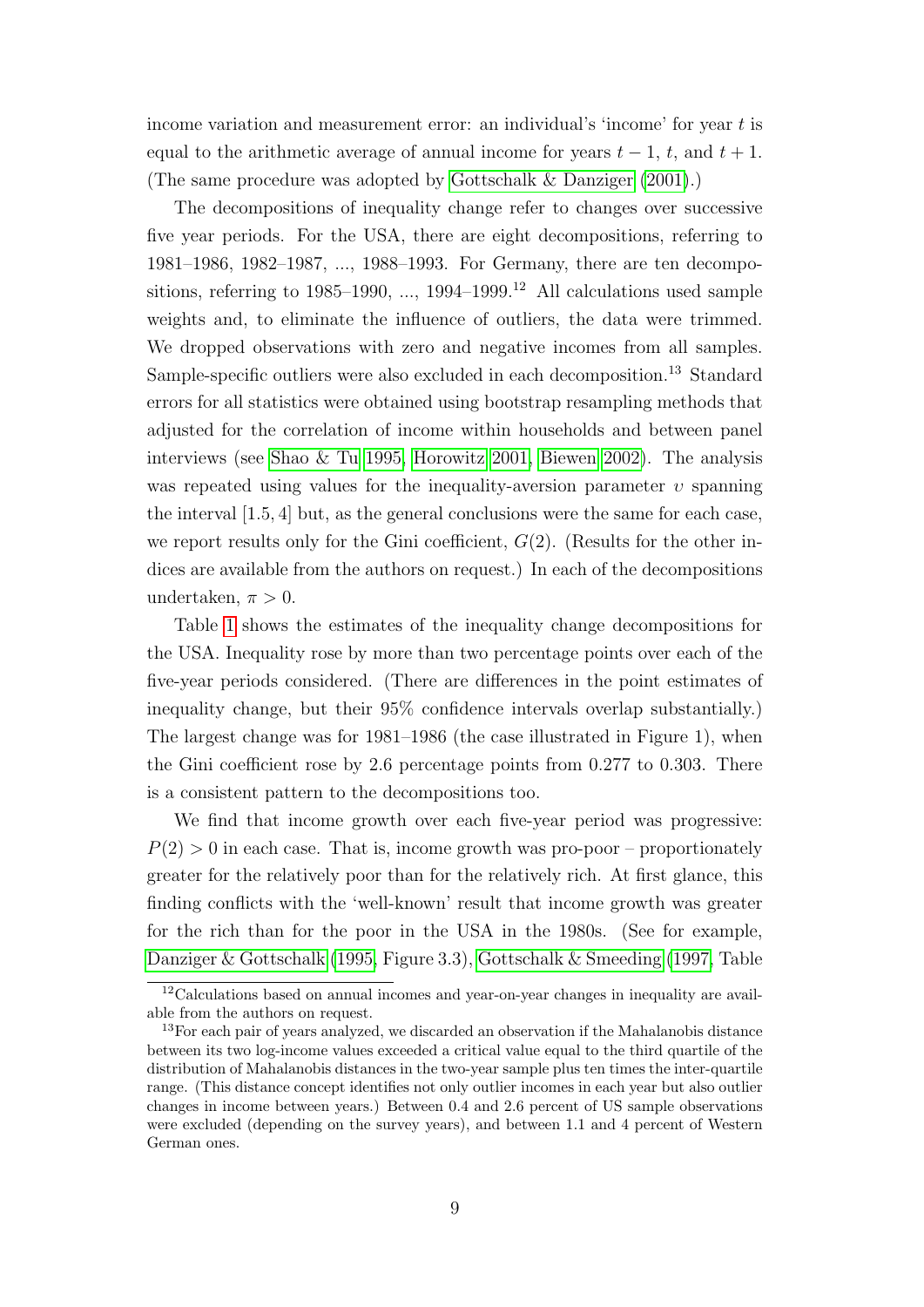3) or [Karoly](#page-19-0) [\(1993\)](#page-19-0).) However the apparent differences between these findings and ours can be reconciled straightforwardly.

<span id="page-12-0"></span>

| Initial | Final | Initial | Final             | Change in           | Reranking, | Progressivity, |
|---------|-------|---------|-------------------|---------------------|------------|----------------|
| year    | year  | Gini    | Gini              | Gini, $\Delta G(2)$ | R(2)       | P(2)           |
|         |       | (1)     | $\left( 2\right)$ | $\left( 3\right)$   | (4)        | (5)            |
| 1981    | 1986  | 277     | 303               | 26.2                | 60         | 33             |
|         |       | (4.2)   | (4.5)             | (4.3)               | (1.9)      | (4.2)          |
| 1982    | 1987  | 282     | 308               | 25.4                | 59         | 34             |
|         |       | (4.4)   | (6.8)             | (5.0)               | (2.0)      | (5.5)          |
| 1983    | 1988  | 288     | 311               | 23.0                | 60         | 37             |
|         |       | (4.5)   | (5.0)             | (3.7)               | (2.1)      | (4.0)          |
| 1984    | 1989  | 293     | 319               | 25.8                | 59         | 33             |
|         |       | (3.8)   | (5.7)             | (4.3)               | (2.0)      | (5.1)          |
| 1985    | 1990  | 300     | 323               | 23.4                | 59         | 35             |
|         |       | (4.4)   | (6.1)             | (4.8)               | (1.9)      | (5.4)          |
| 1986    | 1991  | 302     | 327               | 25.0                | 56         | 31             |
|         |       | (4.7)   | (6.5)             | (4.3)               | (1.8)      | (4.8)          |
| 1987    | 1992  | 304     | 324               | 20.6                | 57         | 37             |
|         |       | (4.5)   | (5.7)             | (4.0)               | (1.9)      | (4.4)          |

Table 1: Decomposition of changes in income inequality, USA, 1981-1992

Notes: Estimates have been multiplied by 1000 and rounded. Bootstrap standard errors are shown in parentheses. Income is defined in the text. Source: authors' calculations from the Panel Study of Income Dynamics (Cross-National Equivalent File release).

Over the 1980s there was substantial reshuffling of positions in the US income distribution. The person with a family income at the twentieth percentile in 1981 (say) was unlikely to be the person at the twentieth percentile in 1986. With pro-poor income growth, a number of individuals who were poor in the initial year moved out of low income, but were replaced at the bottom of the income distribution by individuals who were non-poor initially and who had lower incomes (on average) in the final year of the period than those whom they replaced. Put more generally, at the same time as when inequality in each cross-section was rising, there were changes in membership of the poor, middle-income and rich groups. Studies taking a cross-sectional perspective calculate average income changes for various income groups without taking account of these changes in membership. By constrast, we calculate income changes for groups with a fixed income group membership (defined by initial income position), and add in a separate term to account for changing income group membership over time.<sup>14</sup> More specifically, we see from Table [1](#page-12-0) that the

<sup>14</sup>When we treated our PSID data as a series of separate cross-sections, we found that income changes for different income groups took the same patterns as those described in the studies cited earlier.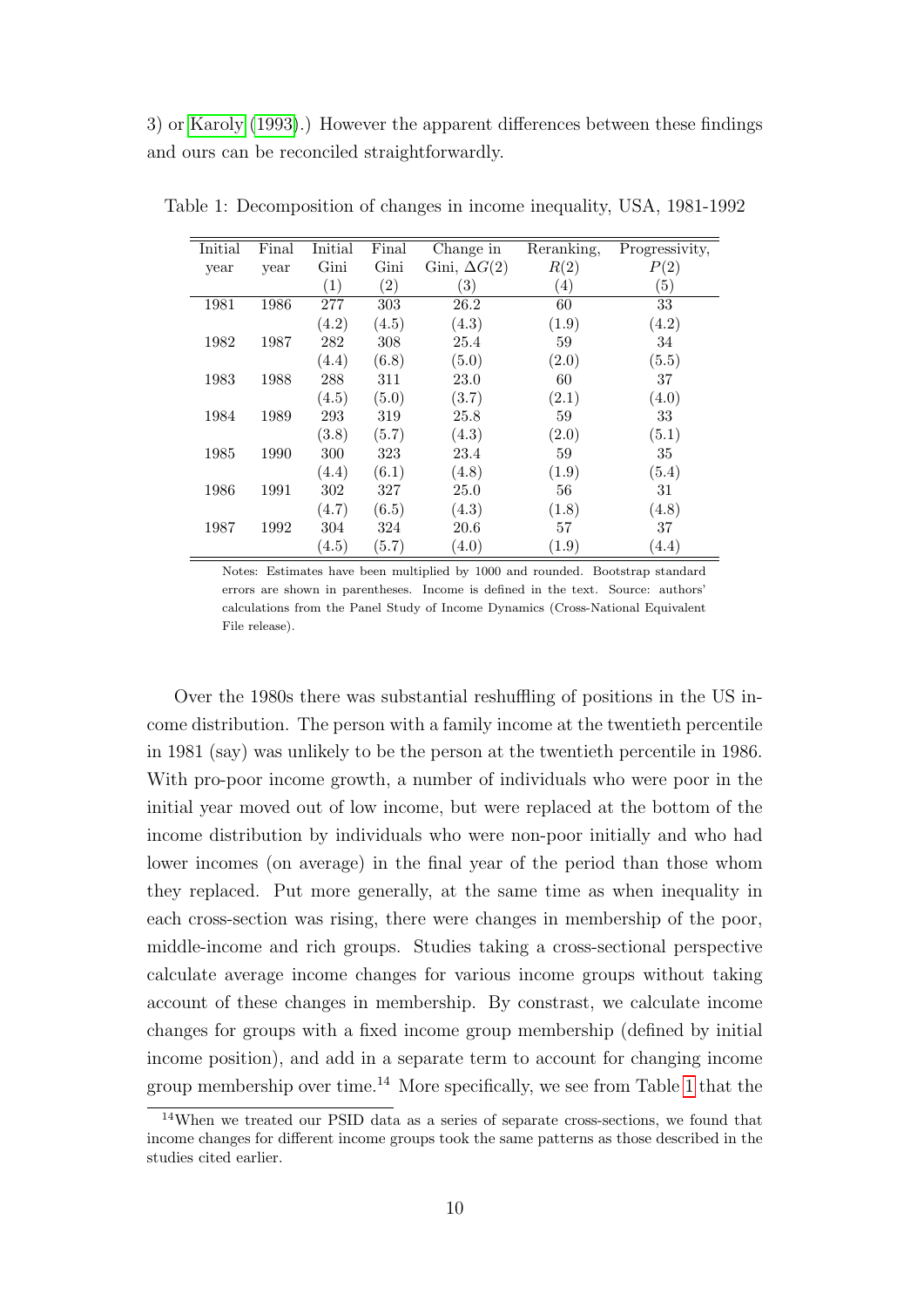reranking index  $R(2)$  was almost double the magnitude of the progressivity index  $P(2)$  for each of the five-year periods considered. Clearly, in 1980s USA, the equalizing effect of progressive income growth was more than offset by the disequalizing effect of reranking.

Were these patterns mimicked in Western Germany? We find both similarities and differences: see Table [2.](#page-14-0) Income inequality was significantly lower than in the USA throughout the period: for example in 1987 the German Gini was 0.223 compared to 0.304 in the USA. Inequality grew during the 1980s in Germany, as it did in the USA, but at a rate that was generally smaller than in the USA (even when measured in percentage change terms), and tailed off altogether during the 1990s. The decompositions of inequality change for Germany are similar to those for the USA in that income growth was also pro-poor. And, again as in the USA, there was substantial reranking. There is a notable difference in the patterns for the two countries, however. In Western Germany, the progressivity effect is relatively large. Although  $R(2) > P(2)$ throughout the 1980s in Germany, it is greater only by a small amount and, as it happens, during the mid- to late-1990s, the components offset each other almost exactly (and inequality hardly changed).

The cross-national contrasts in the relative size of the pro-poor income growth contribution to inequality change are highlighted by Figure [2.](#page-14-0) To facilitate comparability, the estimates of  $P(2)$  for each of the two countries have been normalized by inequality in the corresponding initial year,  $G_0(2)$ . Vertical bars show bootstrap pointwise 95 percent confidence bands. It can be seen that progressivity of income growth was significantly higher in Western Germany than in the USA for the periods when the series overlap. Had there been no reranking, and other things being equal, progressive income growth would have reduced inequality by about 21 percent in Western Germany, but only by about 11 percent in the USA.

Mobility, as measured by the normalized reranking index  $R(2)/G_0(2)$ , was also higher in Western Germany than in the USA: see Figure 3. This finding is consistent with those of earlier studies using data similar to ours: see for example [Burkhauser & Poupore](#page-18-2) [\(1997\)](#page-18-2) and [Maasoumi & Trede](#page-19-1)  $(2001).^{15}$  $(2001).^{15}$  It is inconsistent, however, with the results of [Formby et al.](#page-18-9) [\(2001\)](#page-18-9) and [Van Kerm](#page-20-8) [\(2003\)](#page-20-8). The explanation for the differences in results is straightforward. As

<sup>15</sup>We also found that the difference in the extent of reranking between Germany and the USA was larger the greater the degree of inequality aversion (the larger the  $v$ ). This suggests that the key to understanding the cross-national mobility difference overall is the difference in mobility at the bottom of the income distribution. On this, see also [Schluter & Trede](#page-19-11) [\(1999\)](#page-19-11).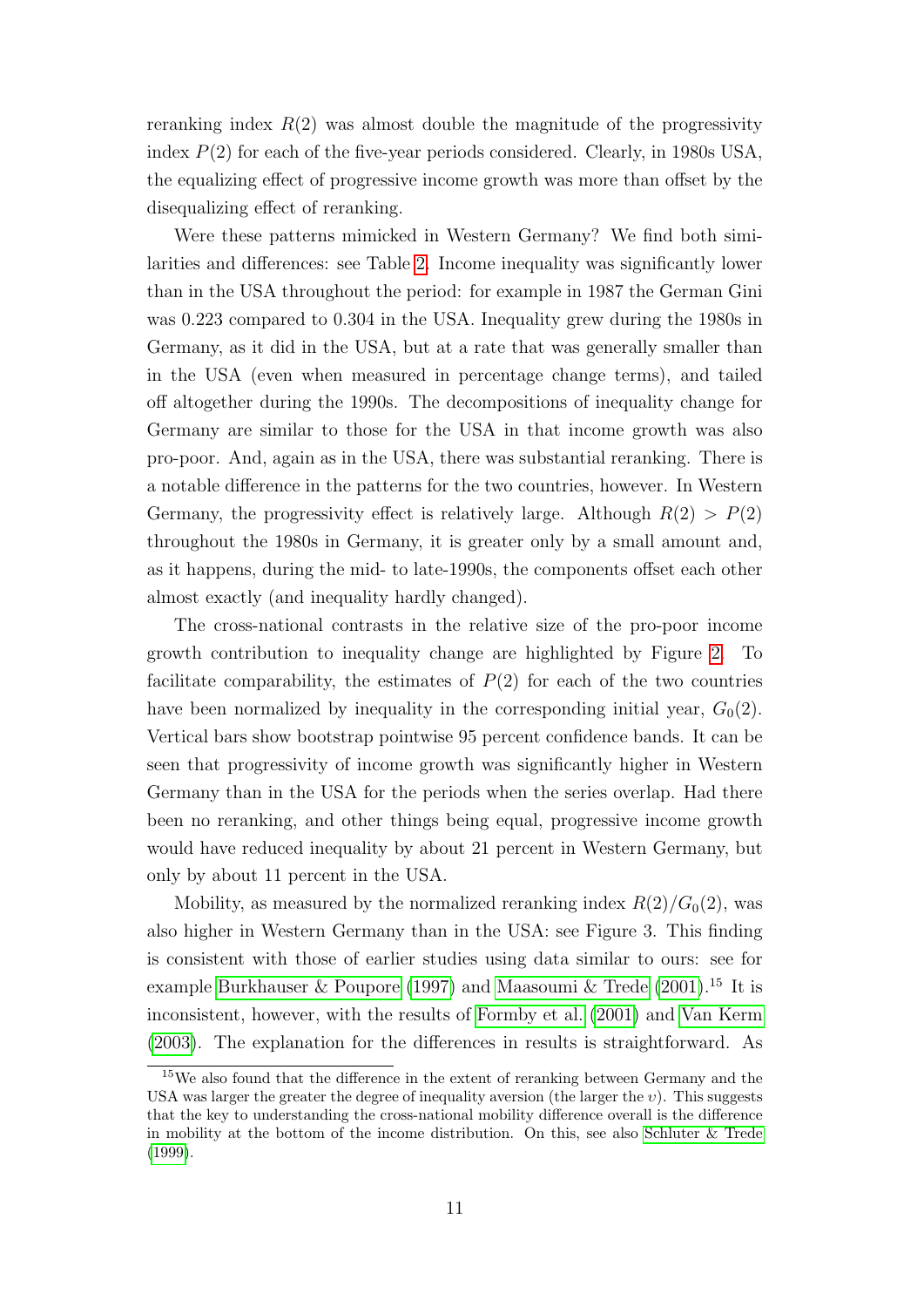| Initial | Final | Initial | Final | Change in           | Reranking,        | Progressivity,    |
|---------|-------|---------|-------|---------------------|-------------------|-------------------|
| year    | year  | Gini    | Gini  | Gini, $\Delta G(2)$ | R(2)              | P(2)              |
|         |       | (1)     | (2)   | (3)                 | $\left( 4\right)$ | $\left( 5\right)$ |
| 1985    | 1990  | 219     | 227   | 8.2                 | 59                | 50                |
|         |       | (4.2)   | (4.2) | (3.5)               | (2.4)             | (4.0)             |
| 1986    | 1991  | 222     | 233   | 11.4                | 61                | $49\,$            |
|         |       | (4.4)   | (3.9) | (3.5)               | (2.6)             | (3.8)             |
| 1987    | 1992  | 223     | 237   | 13.4                | 60                | 47                |
|         |       | (4.5)   | (4.3) | (3.3)               | (2.5)             | (3.8)             |
| 1988    | 1993  | $224\,$ | 238   | 13.9                | 62                | 49                |
|         |       | (4.5)   | (4.0) | (3.6)               | (2.8)             | (3.8)             |
| 1989    | 1994  | $225\,$ | 239   | 14.6                | 59                | 44                |
|         |       | (4.3)   | (4.3) | (3.8)               | (2.5)             | (4.1)             |
| 1990    | 1995  | $225\,$ | 237   | 11.4                | 54                | $43\,$            |
|         |       | (4.3)   | (3.8) | (3.6)               | (2.2)             | (3.8)             |
| 1991    | 1996  | 232     | 236   | 3.8                 | 54                | $50\,$            |
|         |       | (5.0)   | (4.5) | (3.8)               | (2.7)             | (4.4)             |
| 1992    | 1997  | 234     | 238   | $3.4\,$             | $52\,$            | $48\,$            |
|         |       | (4.7)   | (4.6) | (3.5)               | (2.4)             | (3.6)             |
| 1993    | 1998  | 243     | 241   | $-1.4$              | 51                | 53                |
|         |       | (4.9)   | (4.9) | (3.8)               | (2.5)             | (4.4)             |
| 1994    | 1999  | 243     | 242   | $-0.8$              | $53\,$            | 54                |
|         |       | (5.3)   | (4.5) | (3.8)               | (3.0)             | (3.9)             |

Table 2: Decomposition of changes in income inequality, Western Germany, 1985-1999

<span id="page-14-0"></span>

Notes: Estimates have been multiplied by 1000 and rounded. Bootstrap standard errors are shown in parentheses. Income is defined in the text. Source: authors' calculations from the German Socio-Economic Panel (Cross-National Equivalent File release).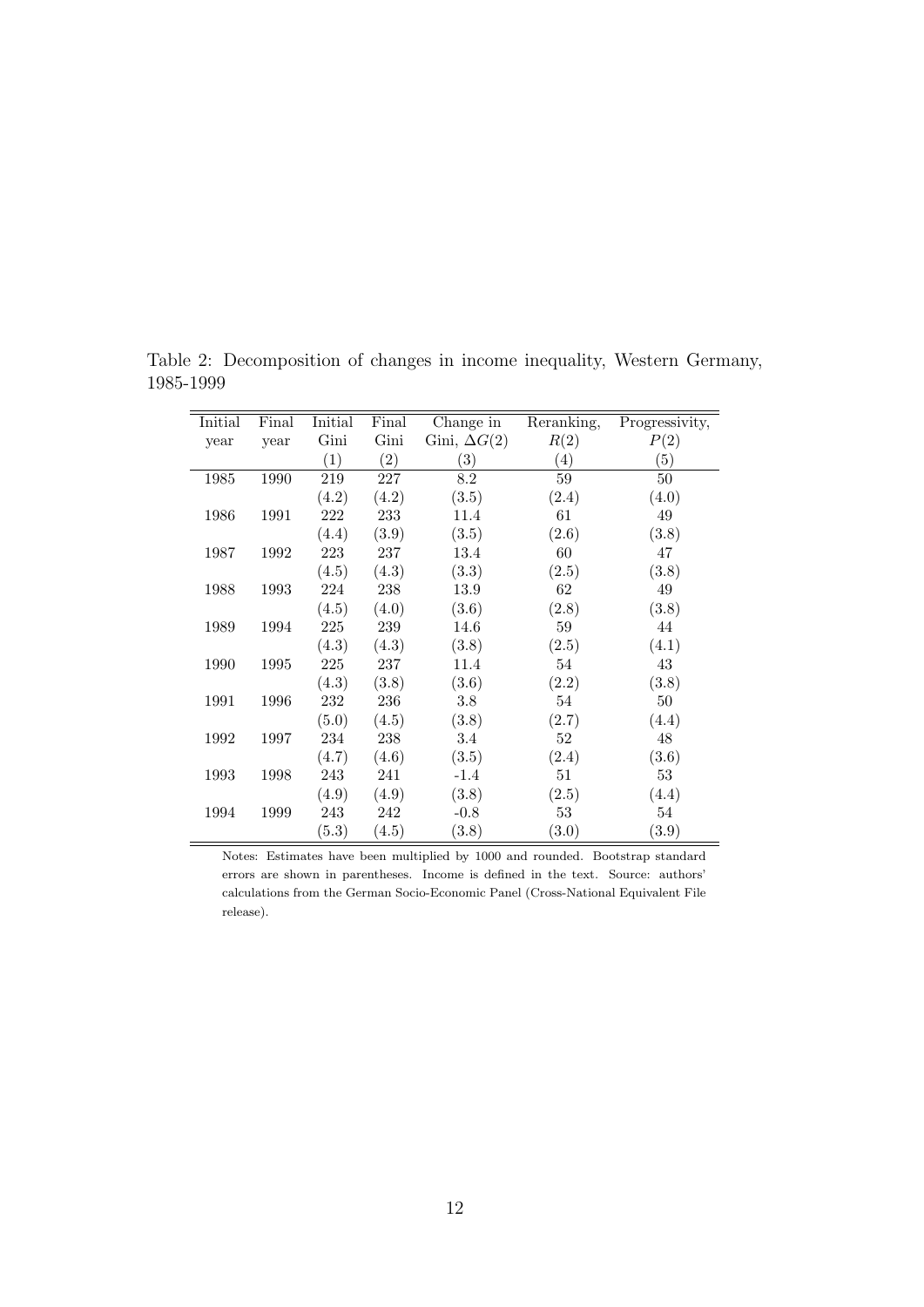

Figure 2: Income growth is more pro-poor in Western Germany than in the USA

[Fields & Ok'](#page-18-7)s [\(1999\)](#page-18-7) survey article points out, 'the very concept of income mobility is not well-defined; different studies concentrate on different aspects of this multi-faceted concept' [\(1999,](#page-18-7) p. 557). The studies reporting higher mobility in Germany than in the USA used measures based either on reranking (as in this paper) or the extent to which inequality was reduced by an extension of the income-accounting period. The studies with the opposite finding measured mobility in terms of the average income change. That the different concepts of mobility lead to different conclusions is of course of interest in itself, and development of more detailed explanations of why they do is a worthy topic of further research, particularly since cross-national differences in income mobility are often related to differences in labour markets, social insurance, and social assistance.

#### 4 Summary and conclusions

We have proposed a decomposition that links changes in inequality over time to the extent to which income growth is pro-poor and to the extent of income reranking. Analysis of inequality trends in the USA and in Germany using this framework suggests that, in both countries, income growth is pro-poor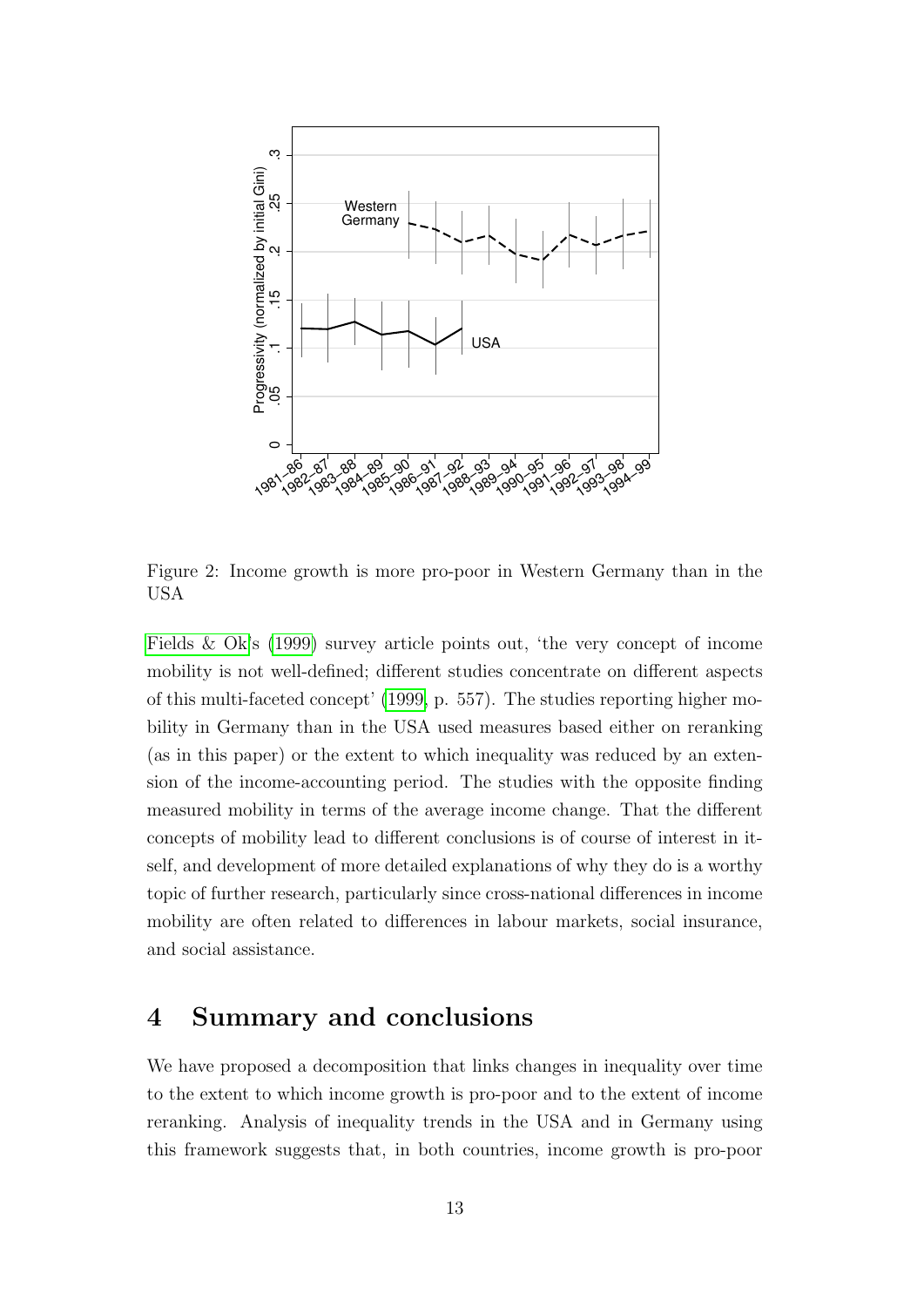

Figure 3: Reranking is greater in Western Germany than in the USA

and hence a force for inequality reduction, but this effect is typically offset by changes in the income pecking order that have a disequalizing impact. This latter effect was much larger in the USA in the 1980s than in Western Germany, and inequality rose faster in the former compared to the latter.

The findings underline that cross-sectional and longitudinal studies of the income distribution provide different (complementary) pictures of what happens over time. Our study builds on the fact that cross-sectional data cannot be used to track the experiences of a particular set of individuals over time – they track income groups, whose composition may change. This explains how it can be possible both for 'the poor' to fare badly relatively to 'the rich' and for income growth to be pro-poor.

Although we have focused on inequality change in our decompositions, analogous methods can also be developed for the decomposition of changes in poverty over time. As we pointed out in the Introduction, existing decompositions of poverty change take a cross-sectional perspective and implicitly ignore reranking. But they can be extended to incorporate these effects. For example, one can show that the change in the Watts poverty index between two years can be written in terms of the average income growth rate among those who were initially poor, a term summarizing the changes in income rank among the initially poor, and a term summarizing changes in the proportion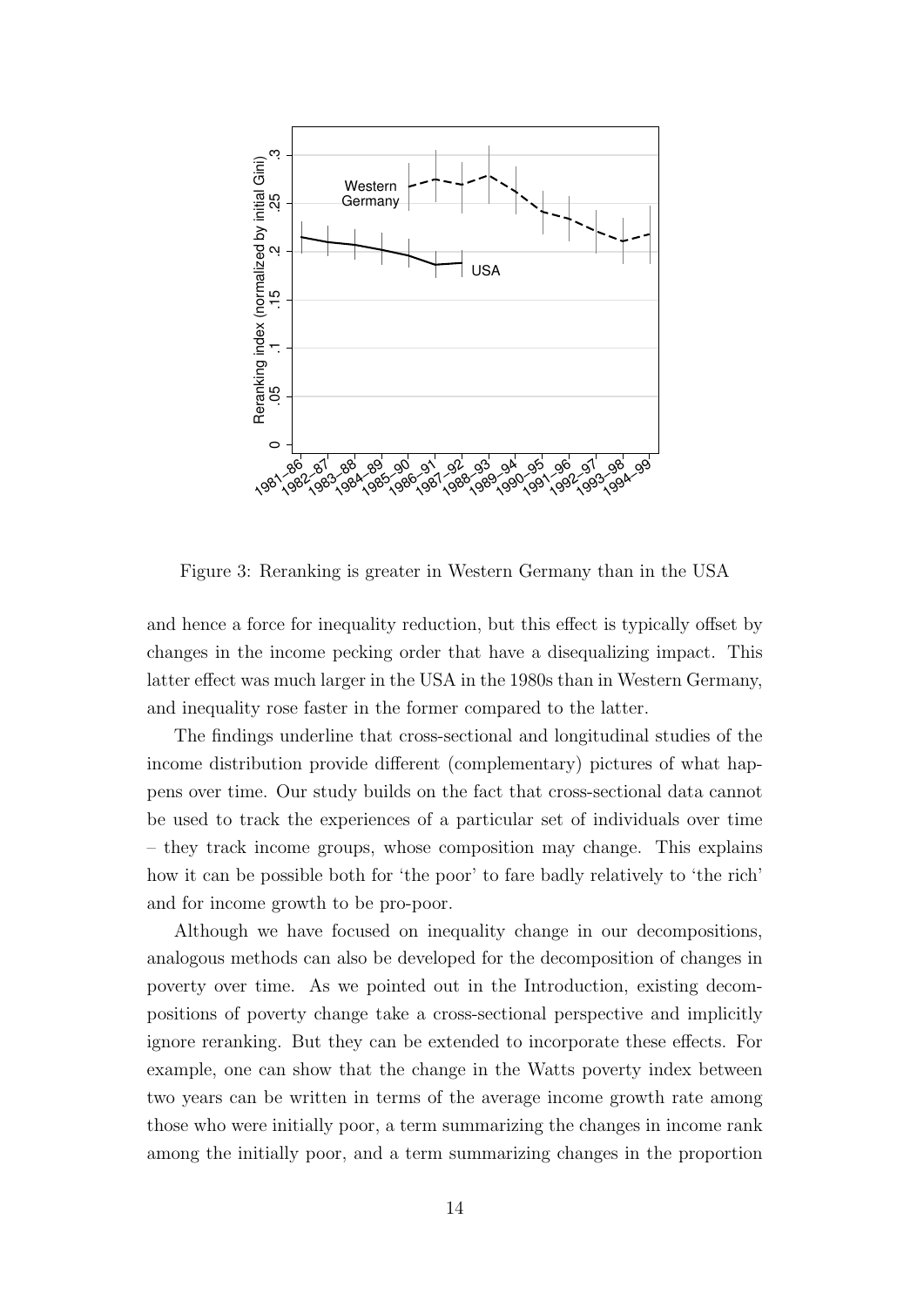poor. Similarly, the change in the Sen-Shorrocks-Thon index can be decomposed into terms summarizing average income growth among those who were initially poor and changes over time in the composition of the poor group. More generally, whenever social evaluations – whether of inequality, poverty, or social welfare – are undertaken using measures that can be written as an average of the product of a rank-based social weight function and a function of income, then one can decompose the change over time in the social evaluation into terms related to progressivity of income growth and to reranking.

#### References

- <span id="page-17-4"></span>Atkinson, A. B. (1980), 'Horizontal equity and the distribution of the tax burden', in H. J. Aaron & M. J. Boskin, eds, The Economics of Taxation, Brookings, Washington DC, USA.
- <span id="page-17-1"></span>Atkinson, A. B. & Bourguignon, F. (1982), 'The comparison of multidimensioned distributions of economic status', Review of Economic Studies  $49(2)$ , 183-201.
- <span id="page-17-6"></span>Atkinson, A. B., Cantillon, B., Marlier, E. & Nolan, B. (2002), Social Indicators. The EU and Social Inclusion, Oxford University Press, Oxford, UK.
- <span id="page-17-0"></span>Atkinson, A. B., Rainwater, L. & Smeeding, T. M. (1995), Income Distribution in OECD Countries: Evidence From the Luxembourg Income Study, Organisation for Economic Cooperation and Development, Paris, France.
- <span id="page-17-3"></span>Bénabou, R. & Ok, E. A. (2001), 'Mobility as progressivity: Ranking income processes according to equality of opportunity', Working Paper 8431, National Bureau of Economic Research, Cambridge MA, USA.
- <span id="page-17-7"></span>Biewen, M. (2002), 'Bootstrap inference for inequality, mobility and poverty measurement', Journal of Econometrics 108, 317342.
- <span id="page-17-2"></span>Bourguignon, F. & Chakravarty, S. R. (2003), 'The measurement of multidimensional poverty', Journal of Economic Inequality  $1(1)$ , 25–49.
- <span id="page-17-5"></span>Burkhauser, R. V., Butrica, B. A., Daly, M. C. & Lillard, D. R. (2001), 'The Cross-National Equivalent File: A product of cross-national research', in I. Becker, N. Ott & G. Rolf, eds, Soziale Sicherung in einer dynamsichen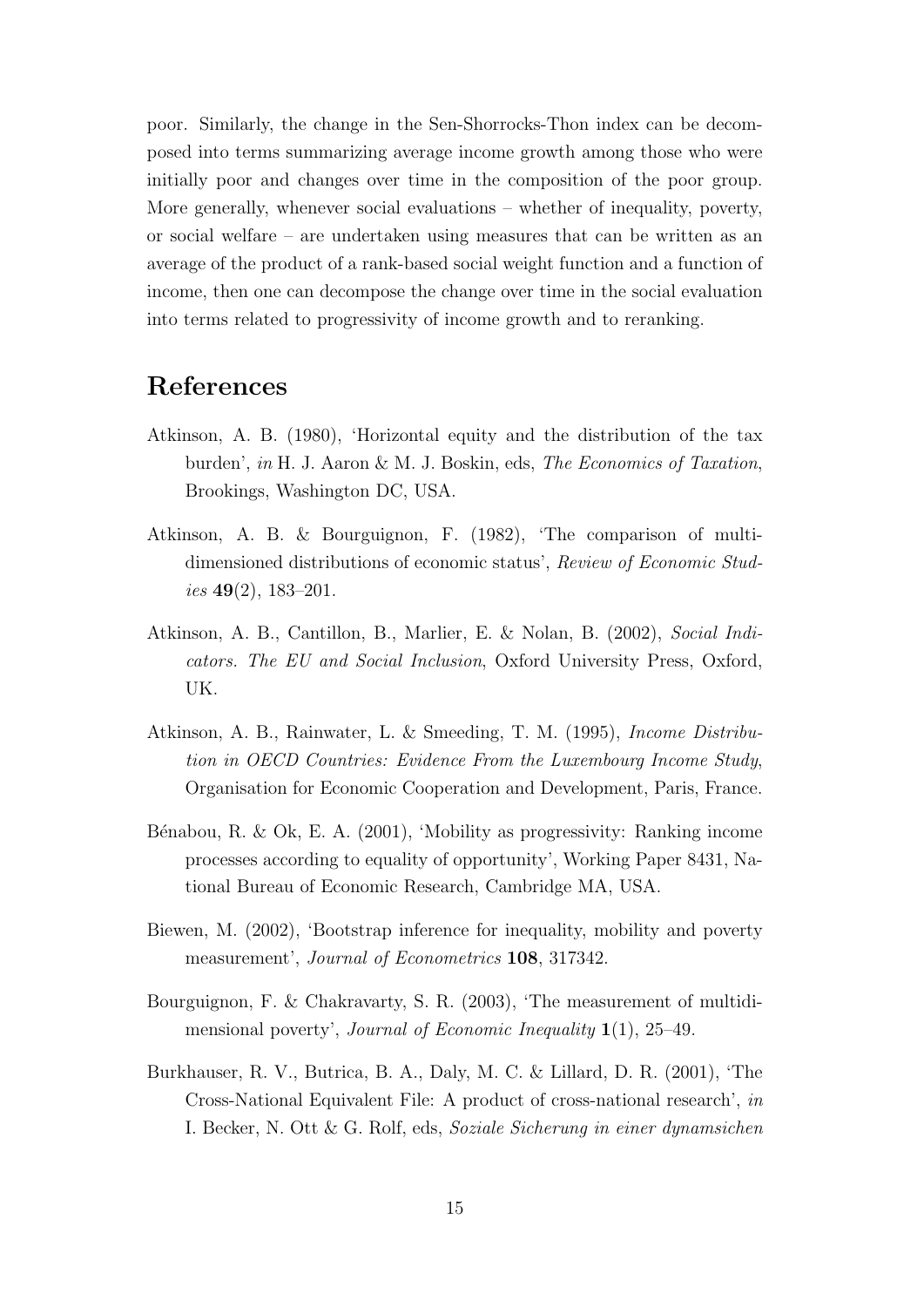Gesellschaft. Festschrift für Richard Hauser zum 65. Geburtstag, Frankfurt/New York: Campus, pp. 354–376.

- <span id="page-18-2"></span>Burkhauser, R. V. & Poupore, J. (1997), 'A cross-national comparison of permanent inequality in the United States and Germany', Review of Economics and Statistics  $79(1)$ , 10–17.
- <span id="page-18-1"></span>Danziger, S. & Gottschalk, P. (1995), America Unequal, Harvard University Press, Cambridge MA, USA.
- <span id="page-18-3"></span>Datt, G. & Ravallion, M. (1992), 'Growth and redistribution components of changes in poverty measures: A decomposition with applications to Brazil and India in the 1980s', Journal of Development Economics 38(2), 275– 295.
- <span id="page-18-5"></span>Donaldson, D. & Weymark, J. A. (1980), 'A single-parameter generalization of the Gini indices of inequality', Journal of Economic Theory 22, 67–86.
- <span id="page-18-6"></span>Donaldson, D. & Weymark, J. A. (1983), 'Ethically flexible Gini indices for income distributions in the continuum', Journal of Economic Theory  $2(2)$ , 353–358.
- <span id="page-18-7"></span>Fields, G. S. & Ok, E. A. (1999), 'The measurement of income mobility: An introduction to the literature', in J. Silber, ed., Handbook of Income Inequality Measurement, Kluwer, Deventer, chapter 19, pp. 557–596.
- <span id="page-18-9"></span>Formby, J. P., Smith, W. J. & Zheng, B. (2001), 'Mobility measurement, transition matrices and statistical inference', Working Paper 2001-04, Department of Economics, University of Colorado at Denver, USA.
- <span id="page-18-8"></span>Gottschalk, P. & Danziger, S. (2001), 'Income mobility and exits from poverty of American children', in B. Bradbury, S. P. Jenkins & J. Micklewright, eds, The Dynamics of Child Poverty in Industrialised Countries, Cambridge University Press, Cambridge, USA, chapter 5, pp. 135–153.
- <span id="page-18-0"></span>Gottschalk, P. & Smeeding, T. M. (1997), 'Cross-national comparisons of earnings and income inequality', Journal of Economic Literature 32(2), 633– 686.
- <span id="page-18-4"></span>Gottschalk, P. & Spolaore, E. (2002), 'On the evaluation of economic mobility', Review of Economic Studies 69(1), 191–208.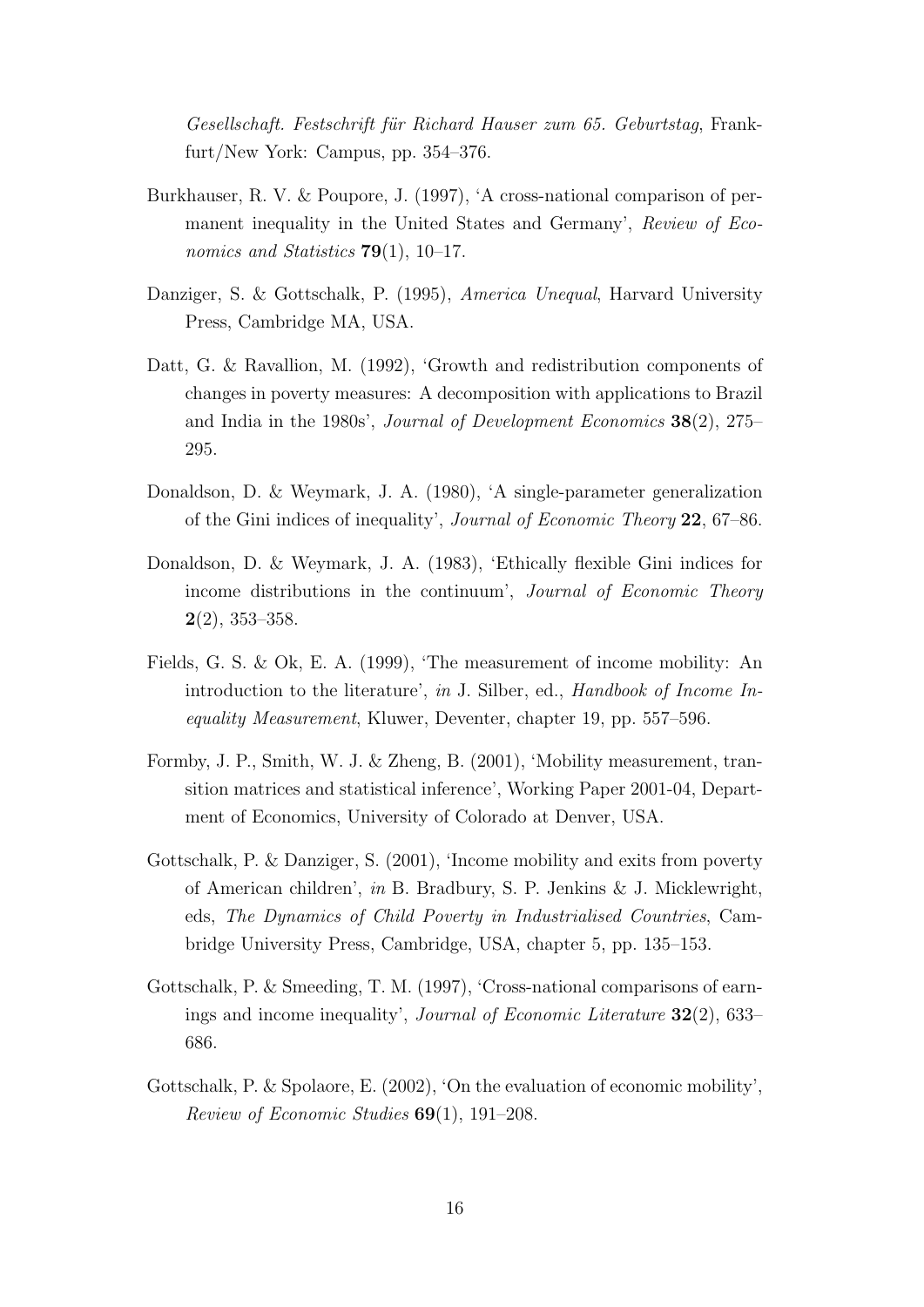- <span id="page-19-10"></span>Horowitz, J. L. (2001), 'The bootstrap', in J. J. Heckman & E. E. Leamer, eds, Handbook of Econometrics (vol.5), Elsevier Science, North-Holland, Amsterdam, the Netherlands.
- <span id="page-19-5"></span>Jenkins, S. P. (1995), 'Accounting for inequality trends: Decomposition analyses for the UK, 1971-86', Economica 62(245), 29–63.
- <span id="page-19-7"></span>Kakwani, N. C. (1977), 'Measurement of tax progressivity: an international comparison', Economic Journal 87(345), 71–80.
- <span id="page-19-2"></span>Kakwani, N. C. (1993), 'Poverty and economic growth with application to Côte d'Ivoire', Review of Income and Wealth 39(2), 121–139.
- <span id="page-19-3"></span>Kakwani, N. C. (2000), 'Growth and poverty reduction: An empirical analysis', Asian Development Review 18(2), 353–358.
- <span id="page-19-0"></span>Karoly, L. (1993), 'The trend in inequality among families, individuals and workers in the United States: a twenty-five year perspective', in S. Danziger & P. Gottschalk, eds, Uneven Tides. Rising Inequality in America, Russell Sage Foundation, New York, USA, chapter 2, pp. 19– 97.
- <span id="page-19-6"></span>King, M. A. (1983), 'An index of inequality with applications to horizontal equity and social mobility', *Econometrica*  $51(1)$ , 99–115.
- <span id="page-19-8"></span>Lambert, P. J. (2001), The Distribution and Redistribution of Income, a Mathematical Analysis, 3rd edn, Manchester University Press, Manchester, UK.
- <span id="page-19-1"></span>Maasoumi, E. & Trede, M. (2001), 'Comparing income mobility in Germany and the United States using generalized entropy mobility measures', Review of Economics and Statistics 83(3), 551–559.
- <span id="page-19-9"></span>Plotnick, R. (1981), 'A measure of horizontal inequity', Review of Economics and Statistics 63(2), 283–288.
- <span id="page-19-4"></span>Ravallion, M. & Chen, S. (2003), 'Measuring pro-poor growth', Economics *Letters*  $78(1)$ , 93-99.
- <span id="page-19-11"></span>Schluter, C. & Trede, M. (1999), 'Local versus global assessment of mobility', Discussion Papers in Statistics and Econometrics 4/99, Seminar of Economic and Social Statistics, University of Cologne, Germany. Forthcoming in International Economic Review.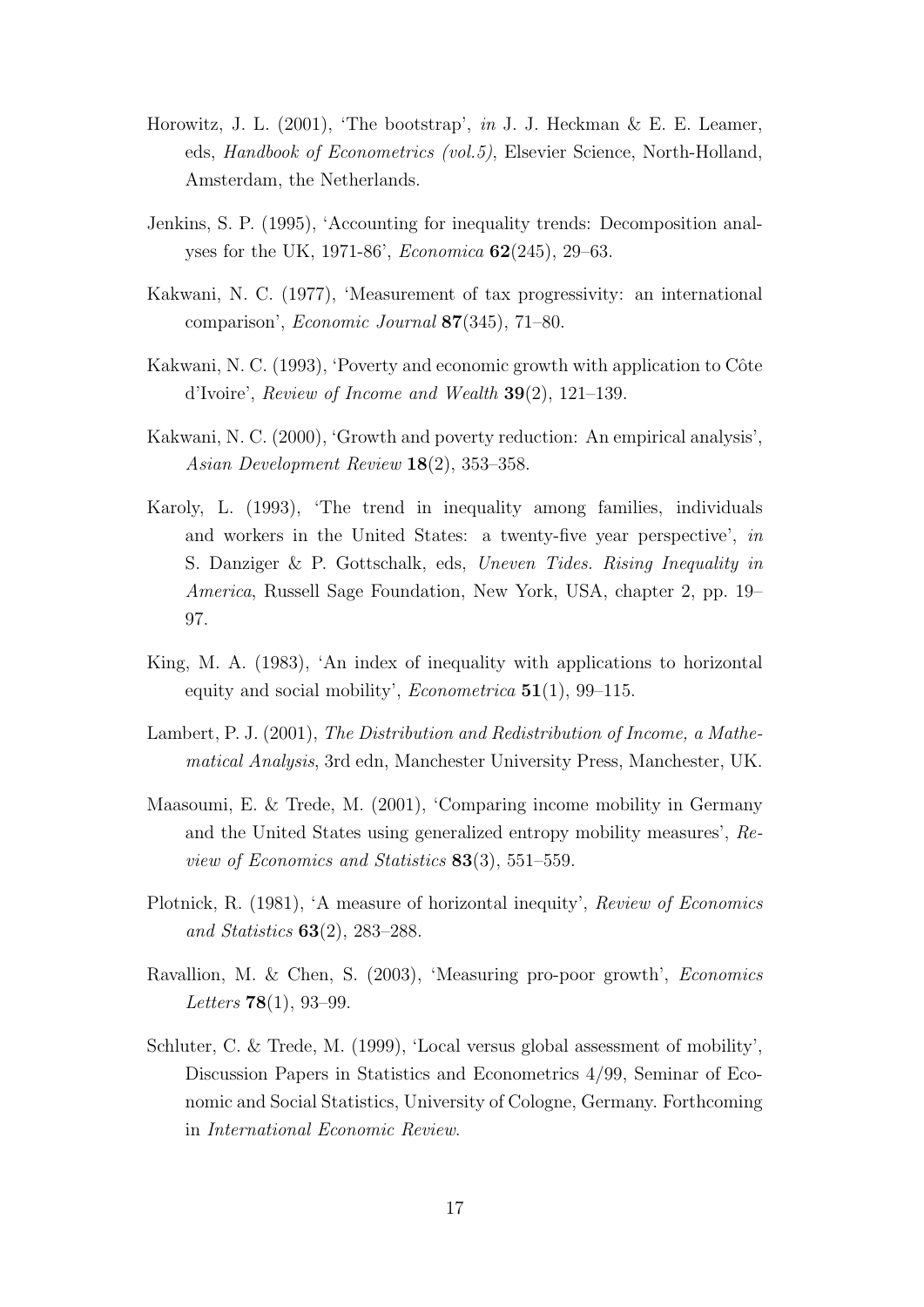- <span id="page-20-7"></span>Shao, J. & Tu, D. (1995), The Jackknife and Bootstrap, Springer Series in Statistics, Springer-Verlag, New York, USA.
- <span id="page-20-2"></span>Shorrocks, A. F. (1982), 'Inequality decomposition by factor components', Econometrica 50(1), 193–211.
- <span id="page-20-3"></span>Shorrocks, A. F. (1984), 'Inequality decomposition by population subgroups', Econometrica 52(6), 1369–1385.
- <span id="page-20-0"></span>Tsui, K.-Y. (1996), 'Growth-equity decomposition of a change in poverty: An axiomatic approach', Economics Letters 50(3), 417–423.
- <span id="page-20-8"></span>Van Kerm, P. (2003), 'What lies behind income mobility? Reranking and distributional change in Belgium, Western Germany and the USA', IRISS Working Paper 2003-03, CEPS/INSTEAD, Differdange, G.-D. Luxembourg. Forthcoming in Economica.
- <span id="page-20-6"></span>Wodon, Q. (2001), 'Income mobility and risk during the business cycle: Comparing adjustments in labor markets in two Latin American countries', Economics of Transition  $9(2)$ , 449-461.
- <span id="page-20-1"></span>Xu, K. & Osberg, L. (2002), 'The social welfare implications, decomposability, and geometry of the Sen family of poverty indices', Canadian Journal of Economics 35(1), 138–152.
- <span id="page-20-5"></span>Yitzhaki, S. (1983), 'On an extension of the Gini inequality index', International Economic Review 24(3), 617–628.
- <span id="page-20-4"></span>Yitzhaki, S. & Wodon, Q. (2002), 'Mobility, inequality, and horizontal equity'. Paper presented at Second Inequality and Pro-poor Growth Conference, 9–10 June 2003, World Bank. http://www.worldbank.org/research/inequality/June18Papers/Mob 20.pdf.